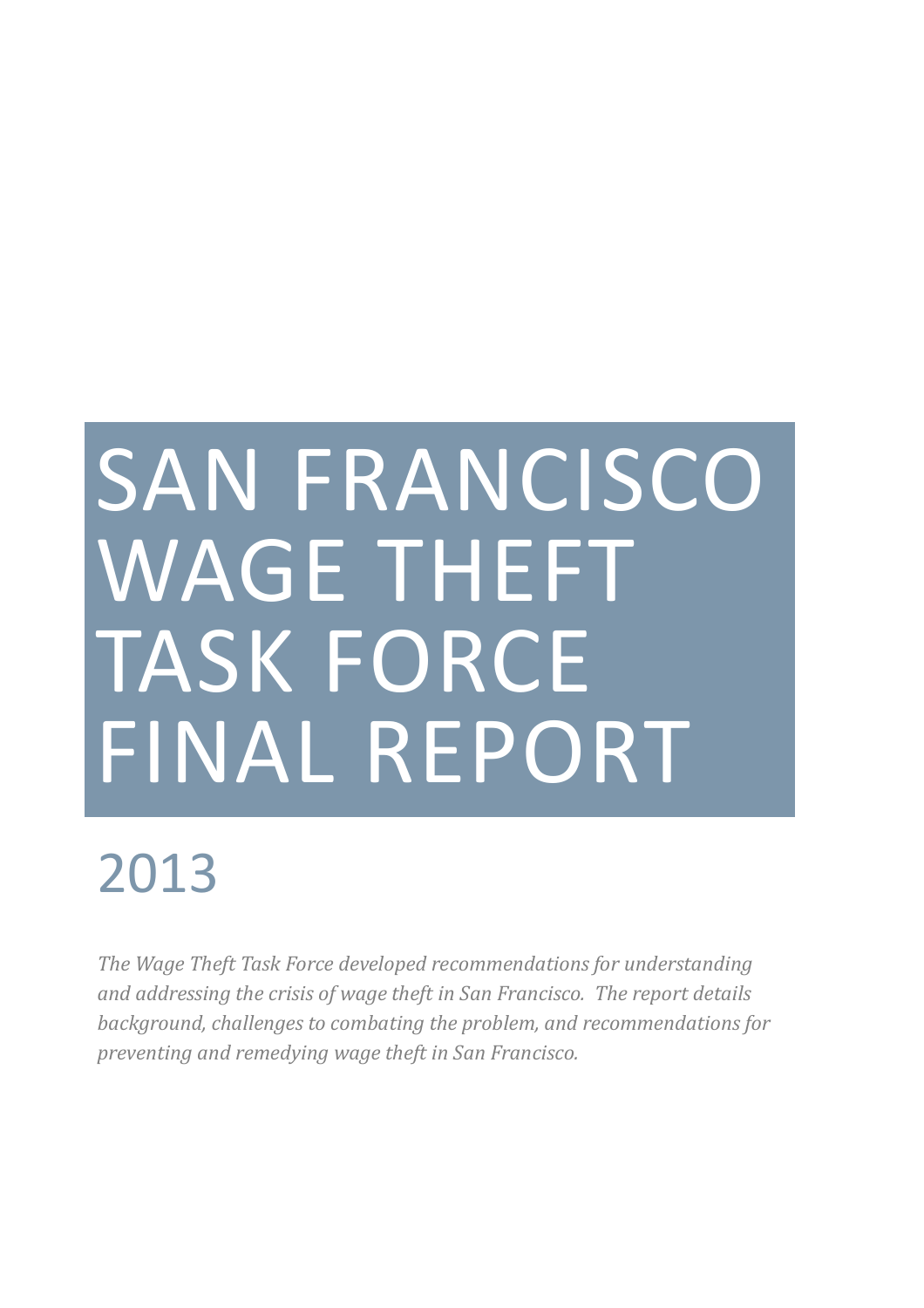### TABLE OF CONTENTS

### Contents

| $\overline{1}$ |
|----------------|
| 7              |
| 14             |
| 25             |
| 28             |
| 29             |
| 34             |
| 35             |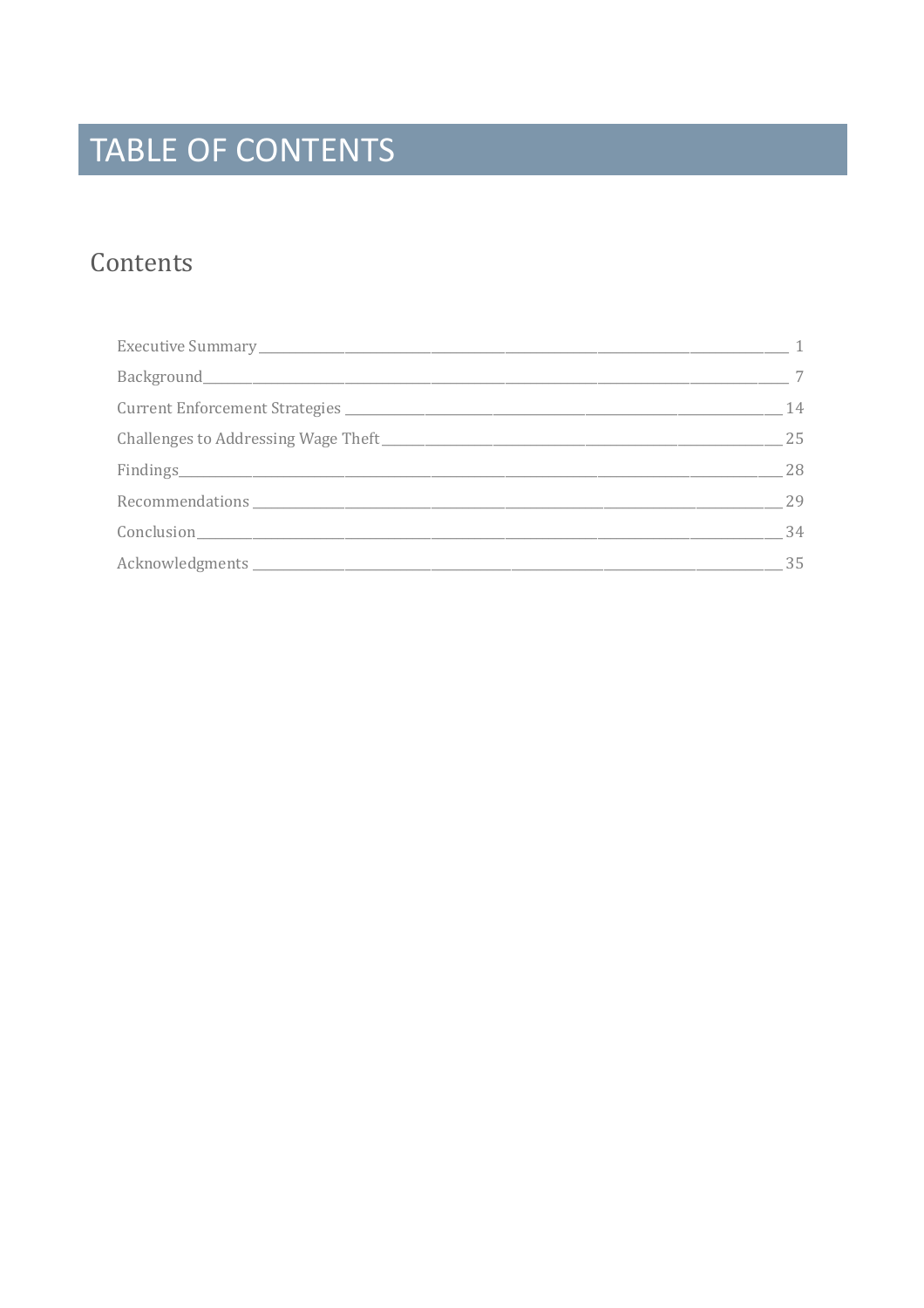### Executive Summary

The Wage Theft Task Force (hereinafter "Task Force") was established pursuant to an ordinance championed by Supervisors David Campos and Eric Mar and the Progressive Workers Alliance. The ordinance passed unanimously by the Board of Supervisors on June 12, 2012. The Task Force was given the responsibility to study the issue of wage theft and generate recommendations for how the City can best marshal its resources to tackle wage theft. Wage theft is a persistent and widespread problem that occurs when employers do not pay workers the wages or other benefits required by law. Wage theft harms workers by denying earned income to many of the most vulnerable members of our community who have difficulty making ends meet. Wage theft also affects responsible employers who are effectively punished for following the law by having to unfairly compete in the marketplace. Finally, wage theft hurts the economy as those employers that violate wage laws also avoid paying their fair share of taxes.

The Task Force met between October 2012 and September 2013. The members of the Task Force included representatives from seven city departments including, the Office of Labor Standards Enforcement (hereinafter "OLSE"), City Attorney's Office, District Attorney's Office, Police Department, Department of Public Health, Office of the Treasurer and Tax Collector, and the Office of Small Business. The Task Force also included members appointed from the business community, community-based organizations serving low-wage workers, and a labor union.

The Task Force concluded that the City of San Francisco does not have a comprehensive strategy to address wage theft. Although San Francisco has the advantage of having local infrastructure designed to more effectively address and discourage wage theft, it does not always maximize its assets to tackle the problem.

**The Task Force recommends increasing the resources available to OLSE as the best way to make an impact on wage theft.** The office lacks an efficient electronic case management system and with current staffing levels, OLSE's enforcement is limited to addressing worker-initiated complaints. The Task Force finds that, at a minimum, all vacant positions within the OLSE should be immediately filled. Currently, the OLSE does not have adequate resources to do proactive enforcement, conduct regular follow-up audits of past violators, develop specific enforcement strategies for problem industries, or work in regular collaboration with State enforcement agencies. The Task Force believes that OLSE could have a greater impact on the prevalence of wage theft in San Francisco with additional resources, especially through convening other city departments to marshal the City's leverage over recalcitrant employers.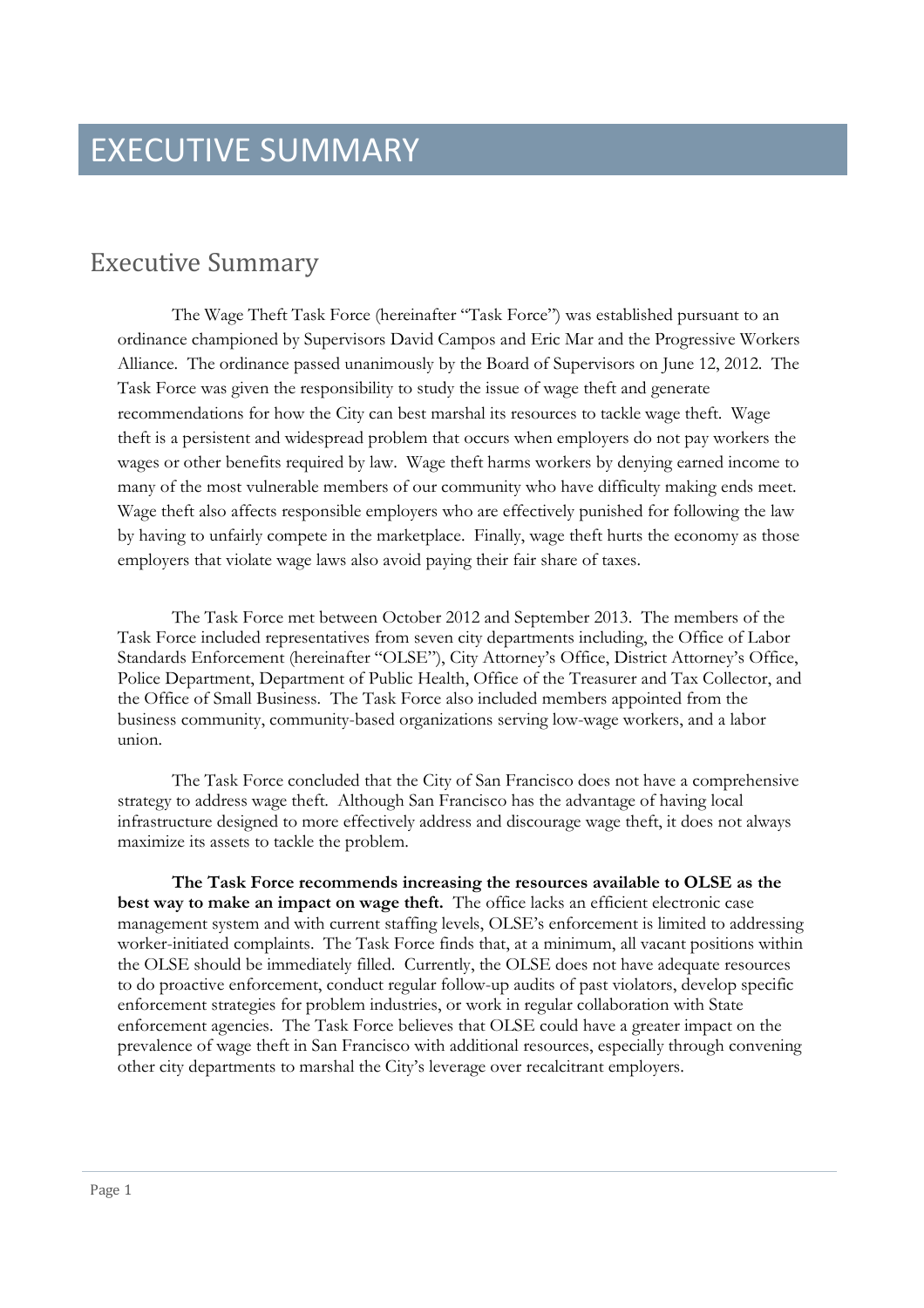### EXECUTIVE SUMMARY

In addition, the Task Force recommends the following key strategies to impact wage theft:

- The City should create a permanent Wage Theft Task Force composed of City Departments that meet on a quarterly basis to coordinate efforts to address the problem, continue ongoing education campaigns, and strategize about how to obtain compliance from the City's worst violators.
- All City Departments that interact with or issue permits to San Francisco businesses should collect the business registration number from/for the entity. Those Departments should have a mechanism to verify that the business is in compliance with other Department rules and regulations, and share data about businesses in the City.
- The City Attorney should increase the number of affirmative cases it brings against perpetrators of wage theft.
- The OLSE should increase the number of case referrals to the District Attorney for review for possible criminal prosecution and/or for the filing of a civil enforcement action pursuant to section 17200 of the Business and Professions Code.
- All City Departments should identify points of contact with workers, and especially lower wage workers, within its routine business where it can provide workers with information about workplace rights and ways to enforce those rights.
- The City should ensure that non-compliant employers cannot benefit from city recognition programs or tax incentives.
- The Board of Supervisors should pass an ordinance authorizing all Departments that issue permits to San Francisco businesses to suspend or revoke those permits based upon findings of noncompliance from decisions made by federal, state, and local labor law regulatory agencies.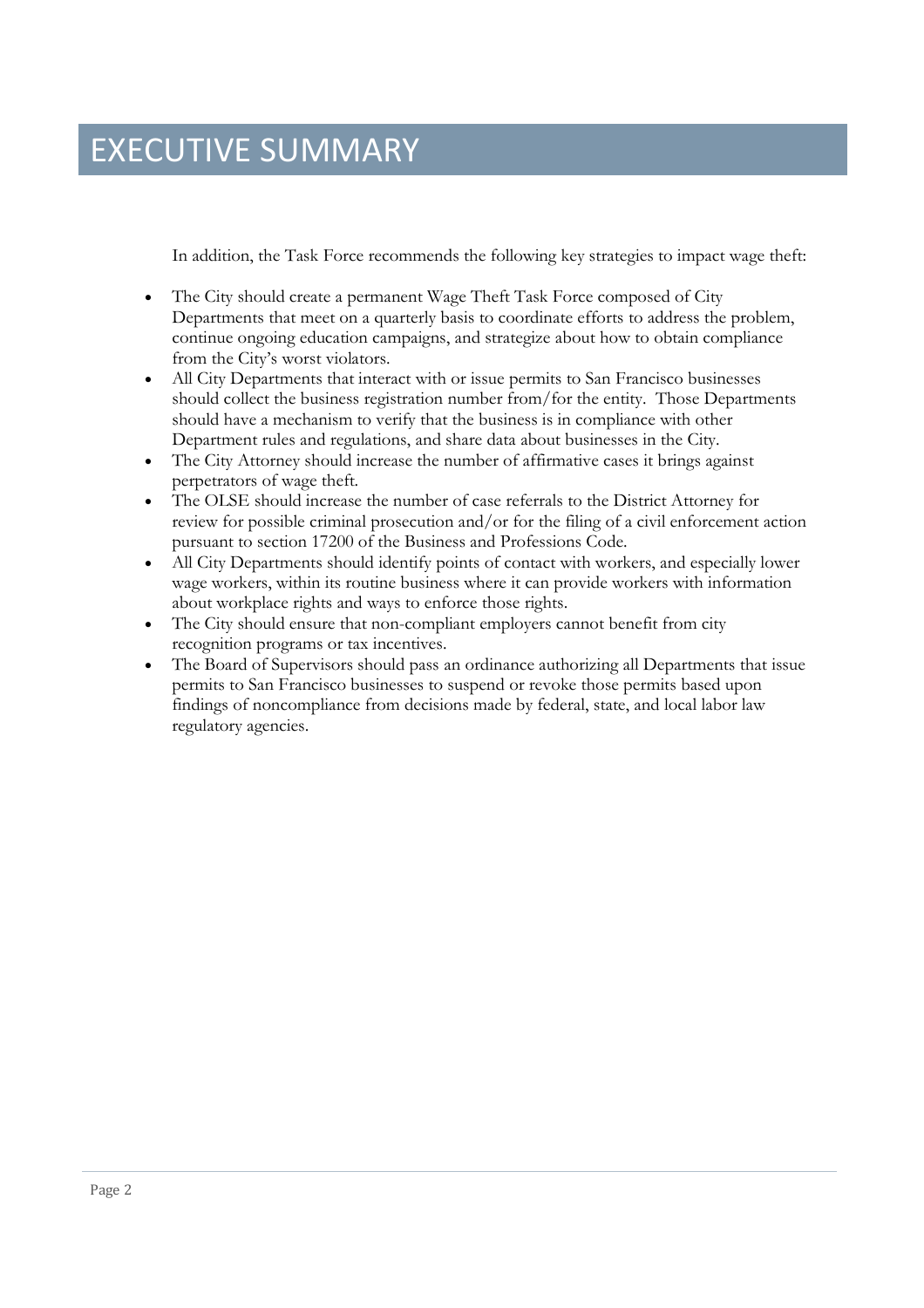### INTRODUCTION

### I. Introduction

**A. The San Francisco Wage Theft Task Force** (Ordinance No. 102-12; S.F. Admin. Code §§5.260 through 5.260-5)

The San Francisco Board of Supervisors created the Wage Theft Task Force on June 12, 2012, finding:

1. Wage theft occurs when employers do not pay workers the wages to which they are legally entitled. Common forms of wage theft are non-payment of overtime, failure to pay for all hours worked, under payment of the minimum wage rate, misclassification of employees as independent contractors, misclassification of type of work performed on a public works contract, illegal deductions from worker paychecks, failure to pay for "training time", and complete nonpayment of wages.

2. National and local studies report that wage theft is a pervasive problem that disproportionately affects immigrant and low-wage workers. For example, a national study of 4000 workers in Chicago, New York, and Los Angeles conducted by the National Employment Law Project (NELP) found that 26 percent of those workers had been paid less than the minimum wage in the preceding week, and 76 percent had either been underpaid or not paid at all for their overtime hours.

3. In San Francisco, a 2011 report by the Chinese Progressive Association (CPA) on workers in Chinatown restaurants found that one out of every two workers was paid less than the minimum wage. A 2006 national study of day laborers, that included hundreds of interviews with day laborers in San Francisco, conducted by University of California, Los Angeles, University of Illinois, and New School University, found that one out of every two day laborers experienced wage theft in the two months prior to being surveyed.

4. Since the San Francisco Minimum Wage Ordinance became effective in February 2004, the Office of Labor Standards Enforcement (OLSE) has recovered over \$4.8 million for 2,761 employees who were denied minimum wage and overtime pay by employers in San Francisco. Since beginning prevailing wage enforcement in 2002, OLSE has recovered over \$4.3 million for workers who were not paid prevailing wages on City & County of San Francisco public works contracts. OLSE has also recovered over \$675,000 for employees who were denied the wages and paid time off to which they were entitled under the Minimum Compensation Ordinance (since 2001) and about \$155,000 for workers who have been denied paid sick leave (since 2007).

5. According to NELP as stated in their recent manual entitled *An Advocate's Guide to State and City Policies to Fight Wage Theft*, "Wage theft is not incidental, aberrant or rare, or committed by a few rogue employers at the periphery of the labor market. It takes place in industries that span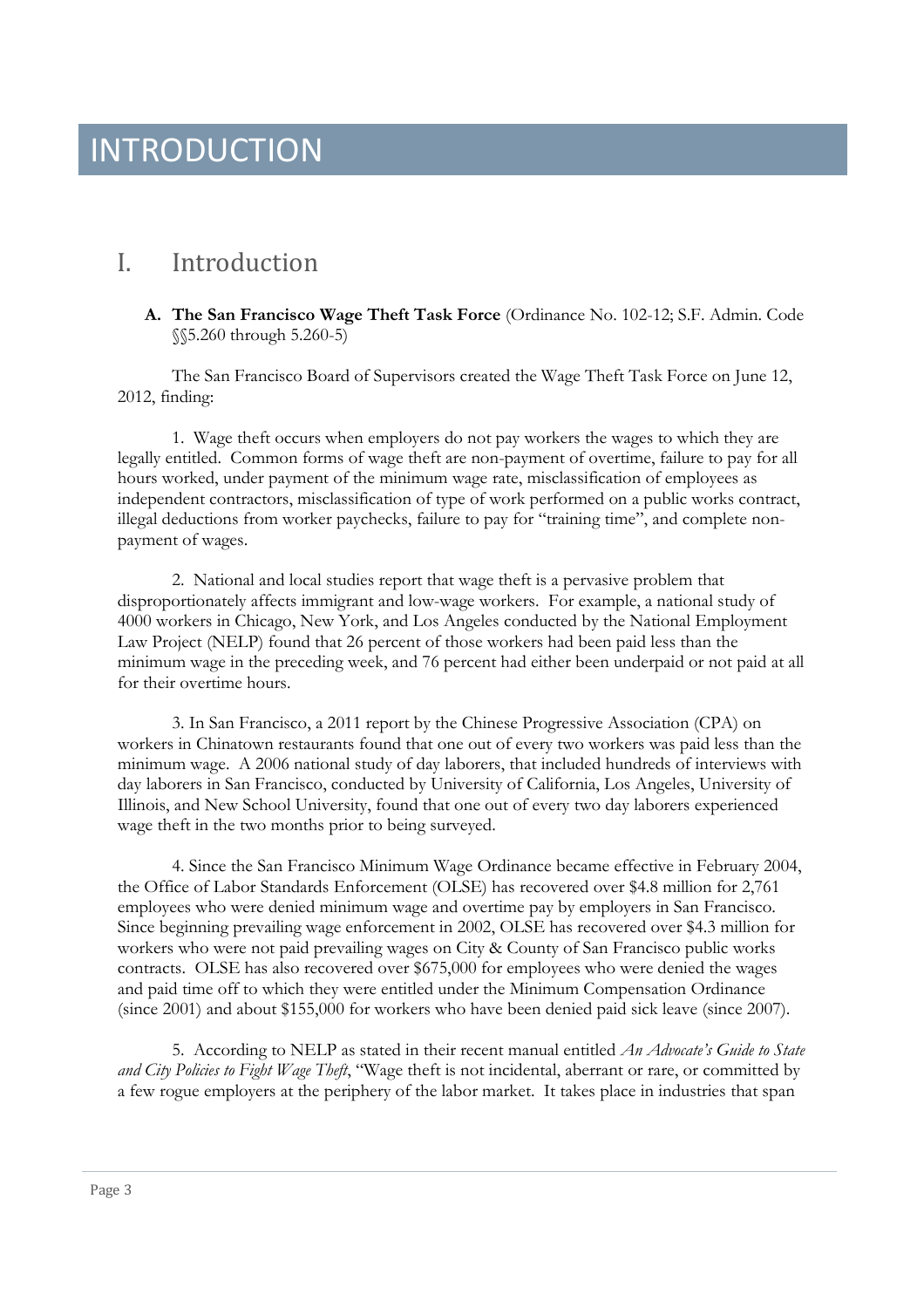the economy—including retail, restaurants and grocery stores; caregiver industries such as home health care and domestic work; blue collar industries such as manufacturing, construction and wholesalers; building services such as janitorial and security; and personal services such as dry cleaning and laundry, car washes, and beauty and nail salons."

6. Wage theft causes significant harm to San Franciscans. Worker victims of wage theft cannot make ends meet individually or for their families, responsible businesses face unfair competition from employers paying below legal wages, and our city government loses significant tax revenue during a time of large annual budget deficits.

7. Wage theft negatively impacts the health of individuals and communities in San Francisco. Extensive research shows that income is one of the most important determinants of health. By negatively impacting income earned, wage theft impacts workers' ability to meet basic needs such as rent, groceries, and health care, which can increase their risk of homelessness, overcrowding, hunger and ability to pay medical bills. Wage theft can also increase stress on individuals and families and increase risk of depression, anxiety, high blood pressure, and substance use. Additionally, employers who disregard wage and hour laws are more likely to disregard other laws, including consumer safety laws, which may increase consumers' risk of food borne illness or accidental injuries.

#### **B. Task Force Membership**

The Task Force was made up of fifteen voting members drawn from City departments that have the power to address wage theft, and from businesses, community-based organizations, and labor unions with experience and understanding of low-wage workers, low-wage industries, and the problem of wage theft. The Task Force was co-chaired by Donna Levitt, Director of the San Francisco Office of Labor Standards Enforcement and Charlotte Noss, Project Attorney at the Legal Aid Society – Employment Law Center. S.F. Admin. Code § 5.260-1(a).

The appointees from the City departments included:

- 1. Laurel Turner, Manager, Administrative Services, City Attorney's Office;
- 2. Donna Levitt, Director, Office of Labor Standards Enforcement;
- 3. Rebecca Wagner, Assistant District Attorney, District Attorney's Office;
- 4. Captain Thomas Cleary, Police Department;
- 5. Karen Yu, Senior Environmental Health Inspector, Department of Public Health;
- 6. Leigh Phillips, Director, Office of Financial Empowerment, Office of the Treasurer and Tax Collector; and
- 7. Regina Dick-Endrizzi, Director, Office of Small Business.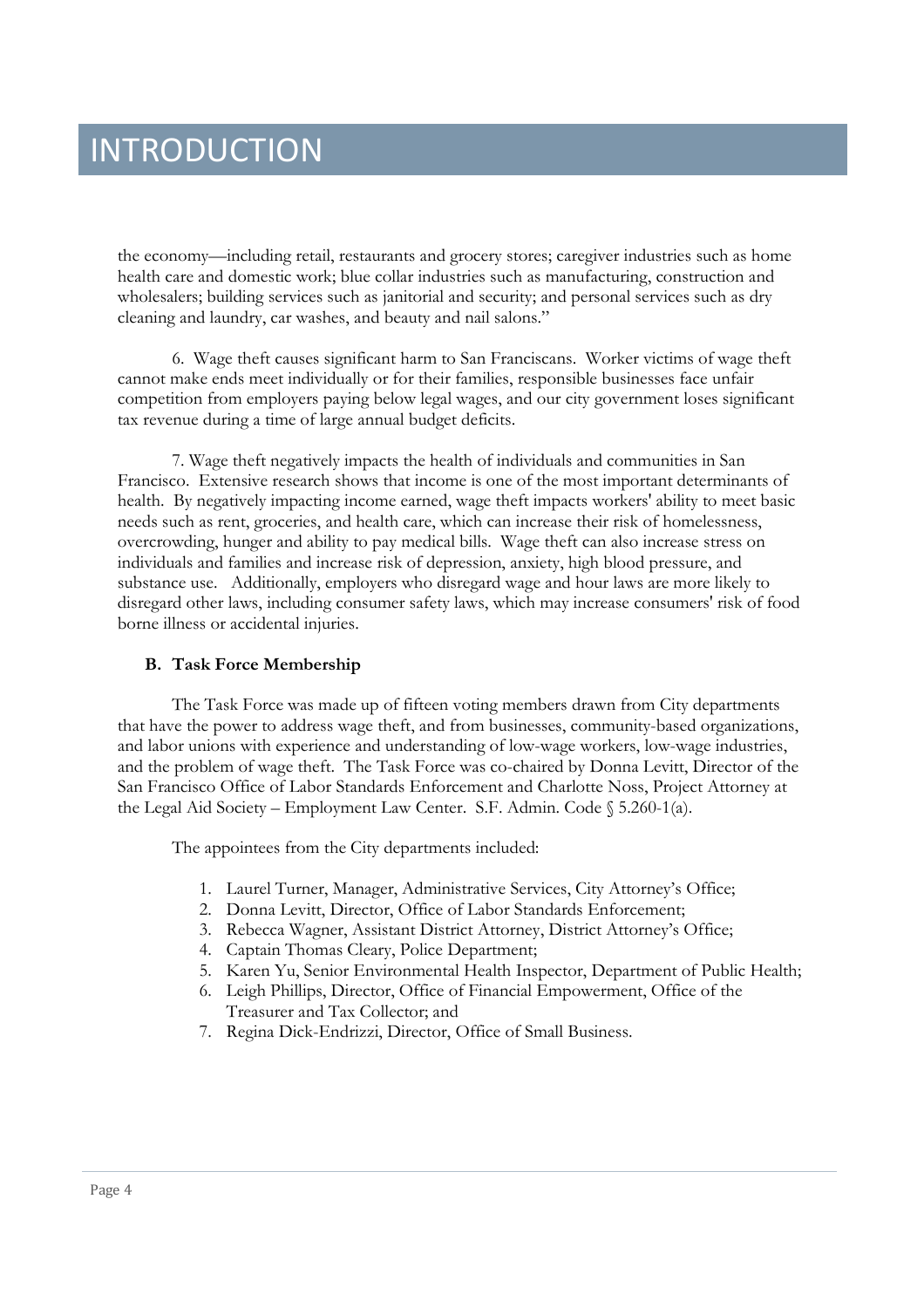### INTRODUCTION

The members appointed from business, community-based groups, and labor unions included:

- 8. Ace Wiseman, Board of Directors of Young Workers United;
- 9. Shaw San Liu, Lead Organizer, Chinese Progressive Association (Winifred Kao, Litigation Director, Asian Americans Advancing Justice - Asian Law Caucus was appointed to fill this seat when it became vacant in July 2013);
- 10. Terrence Valen, Executive Director, Filipino Community Center;
- 11. Charlotte Noss, Project Attorney, Legal Aid Society Employment Law Center;
- 12. Tina Chen, Secretary/Treasurer, UNITE-HERE Local 2;
- 13. Mani Sheik, Attorney, Miller Law Group;
- 14. Karen Heisler, Co-Owner, Mission Pie; and
- 15. Dawn Huston, Owner, El Rio.

#### **C. Meeting Schedule**

Wage Theft Task Force Launch, Press Conference & Member Orientation (October 1,

2012)

Including remarks by Dolores Huerta from the Dolores Huerta Foundation, Supervisor David Campos, Supervisor Eric Mar, and a worker member from Young Workers United who spoke about his experience confronting wage theft. The Problem of Wage Theft in Low-Wage Industries (November 14, 2012)

Including presentation by Winifred Kao from the Asian Law Caucus.

Looking at Wage Theft Locally (December 12, 2012)

Including presentations by worker victims of wage theft, Donna Levitt, Shirley Trevino, and Josh Pastreich from the San Francisco Office of Labor Standards Enforcement, Tiffany Crain-Altamirano and Ace Weisman from Young Workers United, Terrence Valen from the Filipino Community Center, and Shaw San Liu from the Chinese Progressive Association.

Dealing with Employer Retaliation (January 30, 2013) Including presentations by worker victims of retaliation, Rocio Avila from Golden Gate Law School's Women's Employment Rights Clinic and Eunice Cho from the National Employment Law Project.

Challenges Businesses Face and Pathways to Compliance (February 27, 2013) Including presentations by Regina Dick-Endrizzi from the Office of Small Business, Karen Heisler from Mission Pie, and Dawn Huston from El Rio.

Discussion of Strategies to Effectively Address Wage Theft (March 27, 2013)

How the State Deals with Wage Theft and Ideas for Collaboration (April 24, 2013) Including presentations by Donna Chen from the state Bureau of Field

Enforcement and Renee Bacchini from the state Labor Enforcement Task Force. Develop Recommendations (May 22, June 26, July 24, and August 28, 2013)

Approve Final Report (September 25, 2013)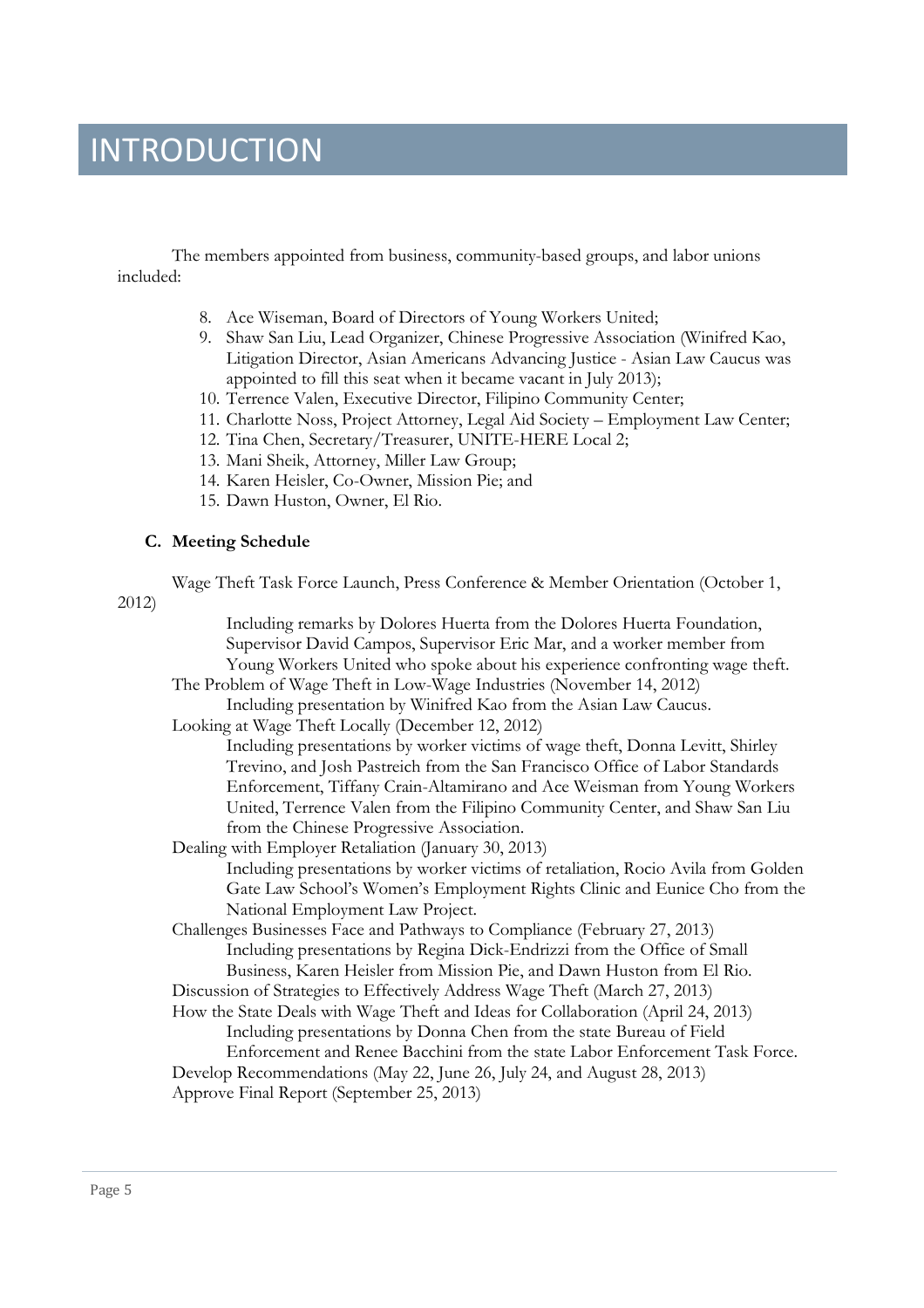### INTRODUCTION

#### **D. Task Force Charge**

The Task Force was charged with making recommendations to the Board of Supervisors regarding how the City may best address wage theft in San Francisco. S.F. Admin. Code § 5.260. The Task Force was to submit its recommendations to the Board of Supervisors within the twelve months from the date that all fifteen voting members were appointed. S.F. Admin. Code § 5.260- 3(d). All fifteen voting members were appointed to the Task Force on October 2, 2012, following their approval by the Rules Committee on September 20, 2012.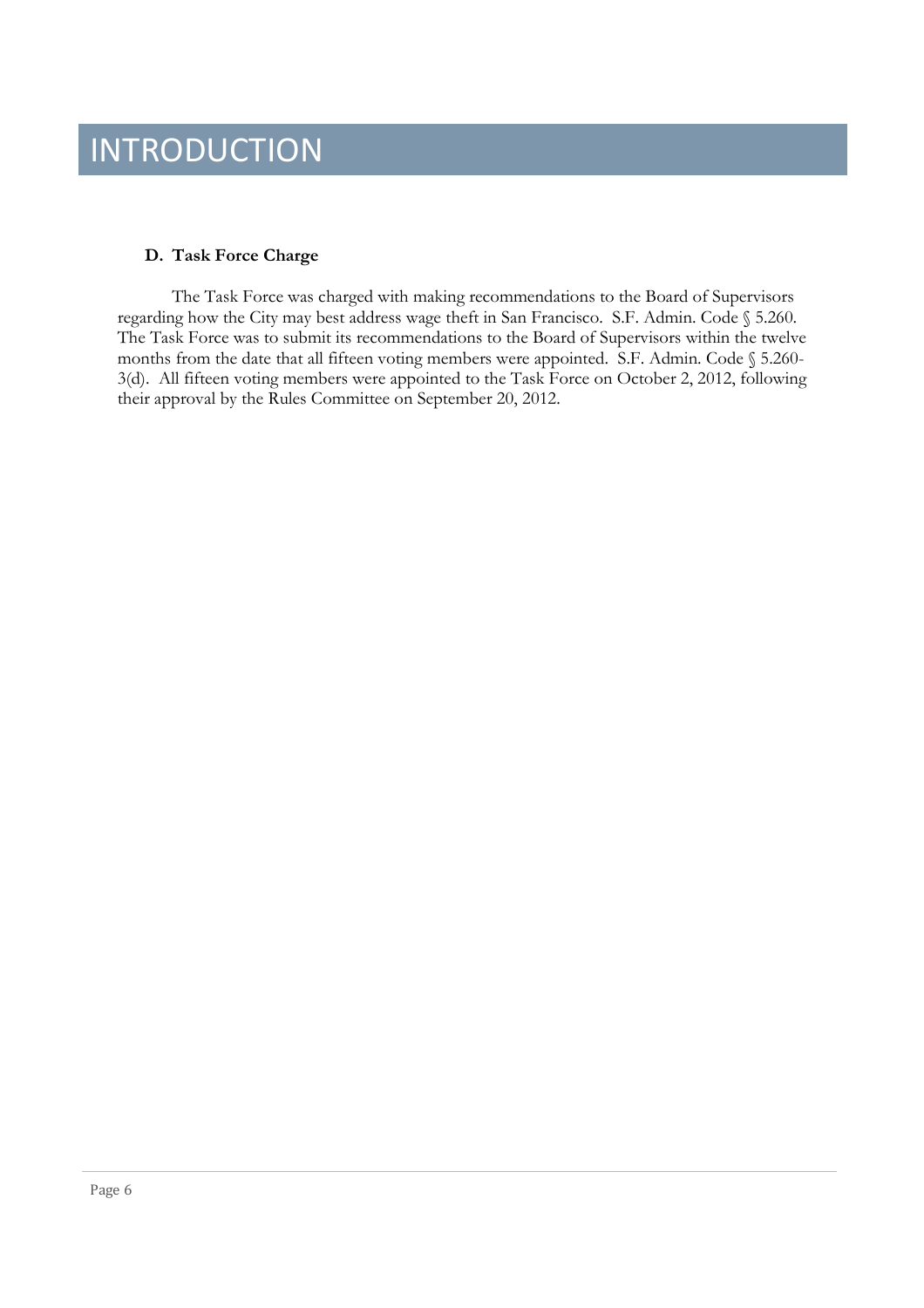### II. Background

#### **WAGE THEFT IS A PERVASIVE PROBLEM**

#### **A. What is Wage Theft**

"Wage theft" is when an employer steals from an employee by failing to comply with legal requirements regarding working terms and conditions. This "theft of service" is unlawful, and even criminal,<sup>1</sup> and comes in many forms:

- An employer pays an employee less than the legally required minimum wage for every hour that he or she works.<sup>2</sup>
- An employer pays a worker a fixed daily or weekly amount that fails to compensate him or her at the required minimum hourly rate or applicable overtime rate.<sup>3</sup>
- An employer requires an employee to work "off the clock."<sup>4</sup>
- An employer commits payroll fraud by misclassifying an employee as an "independent contractor" or as an employee "exempt" from overtime and break requirements.<sup>5</sup>
- An employer steals an employee's tips,<sup>6</sup> or illegally deducts money from a worker's paycheck.<sup>7</sup>
- $\bullet$  An employer pays an employee late, $^8$  with a check that has insufficient funds, $^9$  or fails to give an employee their last paycheck after they have quit or been fired.<sup>10</sup>

<sup>&</sup>lt;sup>1</sup> Cal. Penal Code § 484.

<sup>2</sup> Employers must pay their employees the wages promised to them. *See DiGiacinto v. Ameriko-Omserv Corp.* (1997) Cal. App. 4th 629, 637. Those wages must be at least the compensation set by statute – which in San Francisco is \$10.55 per hour. S.F. Admin. Code Chapter 12R.

<sup>3</sup> An employer is generally required to pay overtime premiums (one and one-half times the regular rate) for all hours a non-exempt employee works over eight in a day or over forty in a week, and doubletime premiums (twice the regular rate) for all hours an employee works over twelve in a day or over eight on the seventh consecutive day of work. Cal. Labor Code  $\S$  510.

<sup>4</sup> An employee must be compensated for each hour that they are "suffered or permitted to work" by an employer. *See* Industrial Welfare Commission (hereinafter "IWC") Wage Orders 1-16, Cal. Code Regs., tit. 8 §§ 11010-11160.

<sup>5</sup> California law prohibits the willful misclassification of individuals as independent contractors and creates a civil penalty of between \$5,000 and \$25,000 per violation. Cal. Labor Code § 226.8.

<sup>&</sup>lt;sup>6</sup> All tipped employees in California are entitled to earn the minimum wage. IWC Wage Order 5-2001. The tips that an employee earns belong to that employee, and cannot be shared with managerial employees or owners who are not engaged in service at the establishment. Cal. Labor Code § 351.

<sup>7</sup> An employer may only make deductions from an employee's wages that are authorized by the employee in writing, and cannot deduct for employee uniforms or any other business expense. Cal. Labor Code §§ 224, 2802.

<sup>8</sup> Wages must be paid twice during each calendar month, on days designated as regular paydays. Cal. Labor Code § 204.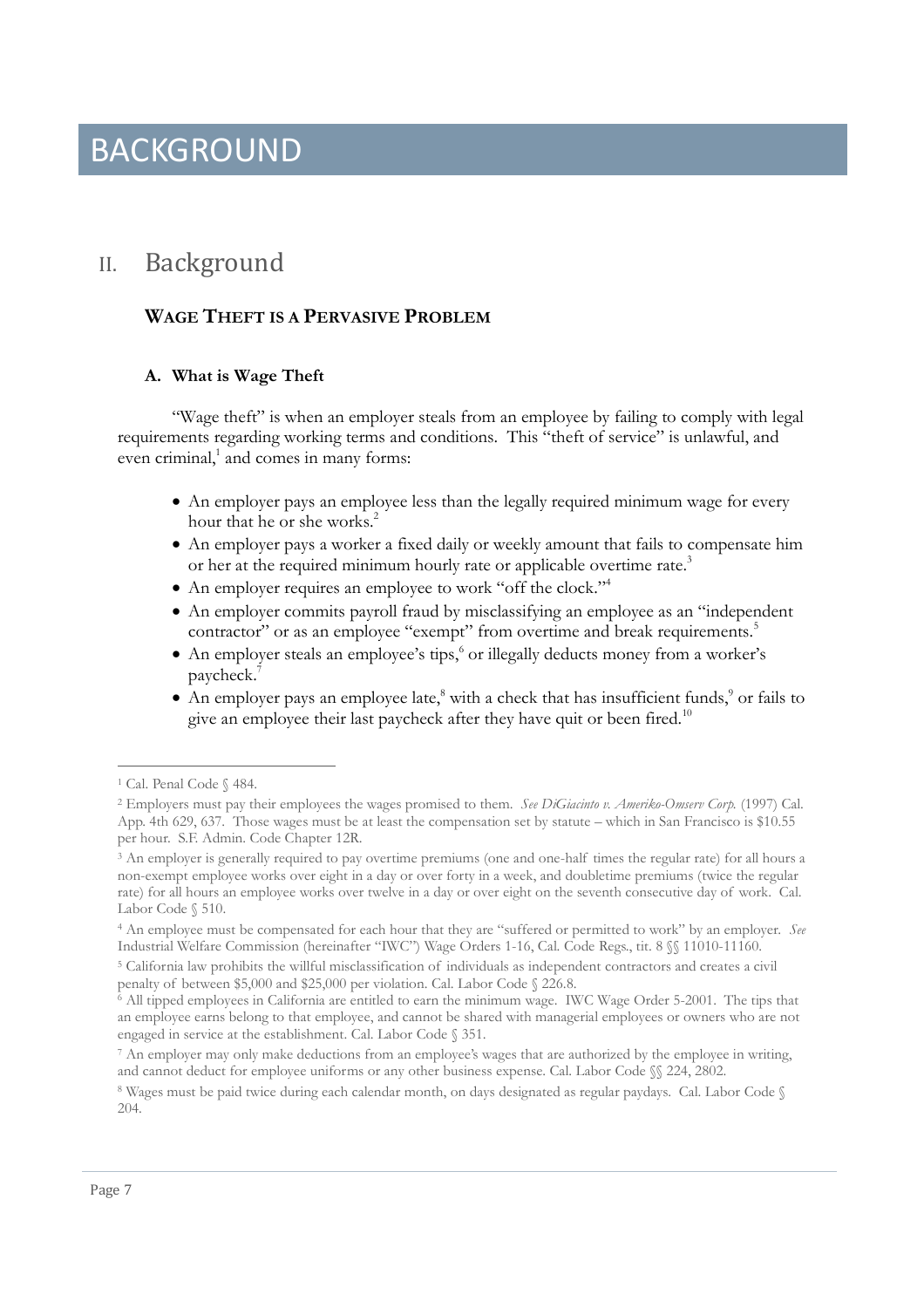In San Francisco, wage theft also occurs when a worker should have accrued sick leave under the Sick Leave Ordinance but is not compensated for the time he or she takes off due to illness, care for a family member or designated person, or to seek medical care.<sup>11</sup> Wage theft occurs when an employer fails to pay a covered worker the correct prevailing wage for work performed on a public works contract.<sup>12</sup> It is wage theft when a covered employee is denied the hourly wage set by the Minimum Compensation Ordinance for work performed on covered City contracts and leases.<sup>13</sup>

In sum, there are myriad forms of wage theft involving violations of employment laws, too numerous to list here, but all resulting in a worker earning less than they are entitled to earn. During the Task Force sessions, several worker victims of wage theft discussed their experiences. The following worker testimonials helped illuminate the different forms of wage theft and pressures that workers face when confronting exploitation in the workplace.

- A Chinese man worked at a restaurant in Chinatown for four years as a waiter and kitchen helper. He worked 5-days a week, 10-hours a day, earning only \$1,000 a month – approximately \$5.00 per hour. The owner took any tips he earned. And then the owner decreased his break time as punishment for complaining about his working conditions.
- A Latina woman talked about her job at a laundromat in San Francisco. She worked 7-hours a day, 7-days a week for three years, earning \$550 a month – approximately \$2.50 per hour. Even though the patrons who came to the laundromat told her that her low wages were unfair, she felt indebted to the owner for giving her a job. She was worried that she would lose her job if she spoke up.
- A Filipino man worked as a caregiver at a carehome to support his family. He took care of six elderly patients and was not allowed to take breaks while he was working. He worked a 24 hour shift two days a week and an 11-hour shift three days a week for a total of 81 hours a week. He earned \$1,450 a month – approximately \$4.00 per hour. He shared a room at the carehome with another caregiver, but was never able to sleep the entire night through because the patients needed his attention.

<sup>9</sup> An employer is liable for a penalty, or for paying any bounced check fees, if the check provided to the worker has insufficient funds. Cal. Labor Code § 203.1; Cal. Civil Code § 1719.

<sup>10</sup> An employer is required to pay any unpaid wages immediately upon an employee's discharge, or within 72 hours of an employee giving notice that he or she is quitting the job. Cal. Labor Code §§ 201, 202.

<sup>11</sup> San Francisco Sick Leave Ordinance, S.F. Admin. Code Chapter 12W.

<sup>12</sup> San Francisco Prevailing Wage Ordinance, S.F. Admin. Code Chapter 6.22.

<sup>13</sup> San Francisco Minimum Compensation Ordinance, S.F. Admin. Code Section 12P.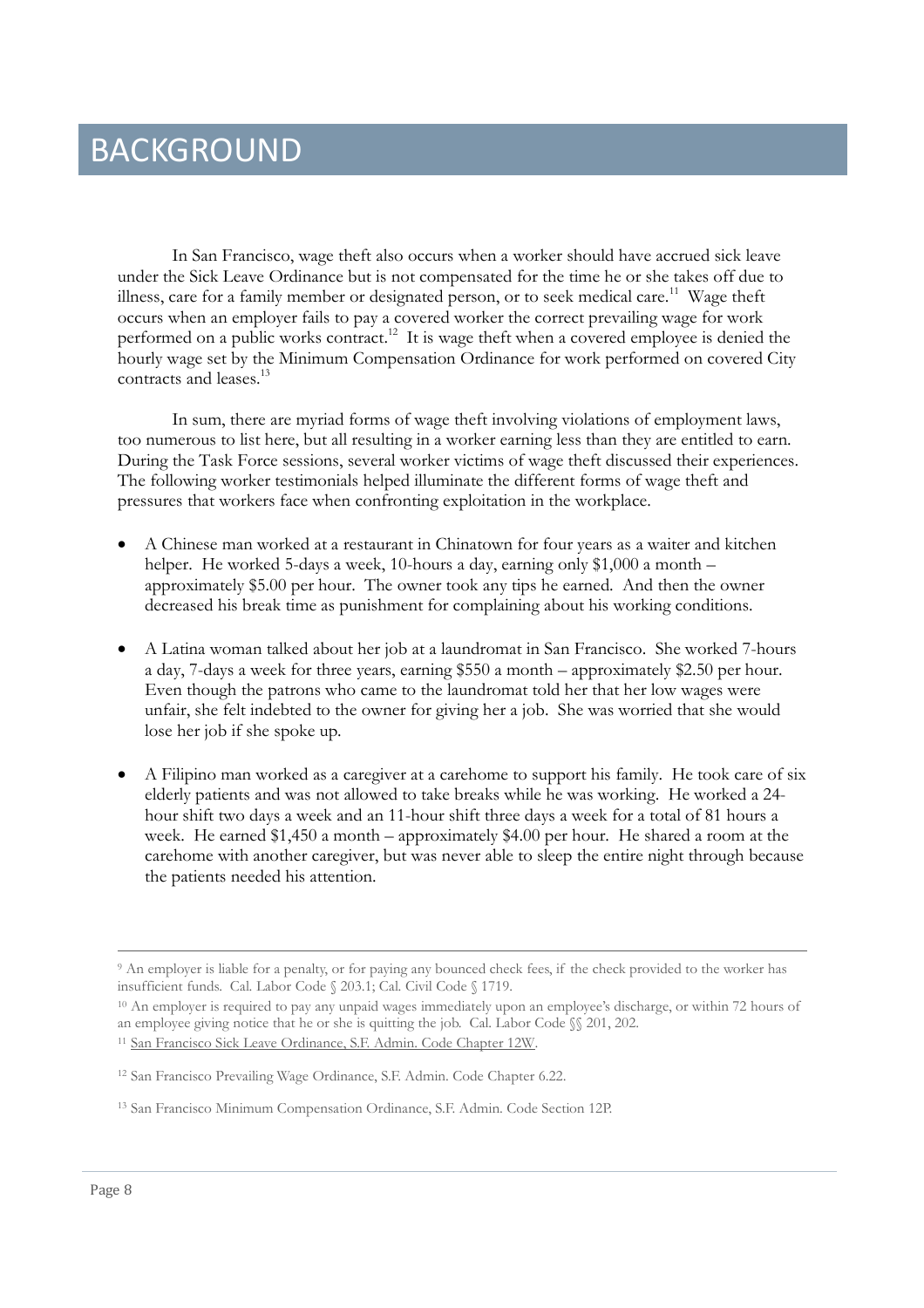A Latino man talked about his job at a restaurant in the Tenderloin. He worked 6-days a week for 10 hours a day and was paid about \$1000 every two weeks – approximately \$8.30 per hour. When he and his coworkers filed a claim for their owed wages, the employer attempted to bribe them. The owner actually gave the workers thousands of dollars in cash to sign false statements and bought some of them one-way plane tickets to Mexico.

#### **B. Extent of the Problem**

Recently released studies have focused national attention on the widespread violation of wage and hour employment laws.<sup>14</sup> Nationally, over \$19 billion is stolen from workers each year.<sup>15</sup> A landmark study of low-wage workers surveyed 4,387 workers in the three largest U.S. cities— Chicago, Los Angeles, and New York City.<sup>16</sup> The study found that more than two-thirds (68%) of the workers who were surveyed experienced at least one pay-related violation in the previous workweek. The study also found that "[t]he average worker lost \$51, out of average weekly earnings of \$339. Assuming a full-time, full-year work schedule, we estimate that these workers lost an average of \$2,634 annually due to workplace violations, out of total earnings of \$17,616. That translates into wage theft of 15 percent of earnings."<sup>17</sup>

Several local studies show that wage theft in San Francisco is comparable to national trends. A survey of 433 restaurant workers in San Francisco's Chinatown found that half of the workers were not paid minimum wage.<sup>18</sup> The study estimated that these stolen wages cost Chinatown restaurant workers an estimated \$8 million every year in lost wages. A similar survey of 240 San Francisco based domestic workers found that 90% of those individuals who worked overtime did not receive overtime pay.<sup>19</sup> A national survey of 2,660 day laborers, which included

<sup>14</sup> *See, e.g.* Bernhardt A., et al., *Broken Laws, Unprotected Workers: Violations of Employment and Labor Laws in America's Cities* (July 2009), *available at* http://www.unprotectedworkers.org/index.php/broken\_laws/index; Bernhardt, A., et al., *Confronting the Gloves-Off Economy: America's Broken Labor Standards and How to Fix Them* (July 2009), *available at* http://www.cepr.net/documents/publications/gloves\_off\_final.pdf; Ballon, D. et al., *Voices from the Underground Economy: The Experiences of Workers and Advocates Seeking Meal and Rest Breaks in Low-Wage Industries* (August 2009), *available at* http://www.bettzedek.org/wp-content/uploads/voicesfromtheunderground.pdf; National Council of La Raza, *Fractures in the Foundation: The Latino Worker's Experience in an Era of Declining Job Quality* (November 2009), *available at*

http://www.nclr.org/index.php/publications/fractures\_in\_the\_foundation\_the\_latino\_workers\_experience\_in\_an\_er a\_of\_declining\_job\_quality/; Nik Theodore, *The Movement to End Wage Theft*, A Report to the Discount Foundation (October 2011), *available at* http://www.discountfoundation.org/sites/all/files/Wage\_Theft\_Report\_2011\_Oct.pdf.

<sup>15</sup> Kim Bobo, *Wage Theft in America: Why Millions of Working Americans Are Not Getting Paid*, The New Press (2009).

<sup>16</sup> Bernhardt, et al., *Broken Laws, Unprotected Workers*, *supra*, note 14.

<sup>17</sup> *Id*. at page 5.

<sup>18</sup> Chinese Progressive Association, *Check, please! Health and Working Conditions in San Francisco Chinatown Restaurants* (September 2010), *available at* http://cpasf.org/sites/default/files/ExecSum\_ENG.pdf.

<sup>19</sup> Mujures Unidias y Activas, La Raza Centro Legal, and DataCenter, *Behind Closed Doors: Working Conditions of California Household Workers* (March 2007), *available at* http://www.datacenter.org/reports/behindcloseddoors.pdf.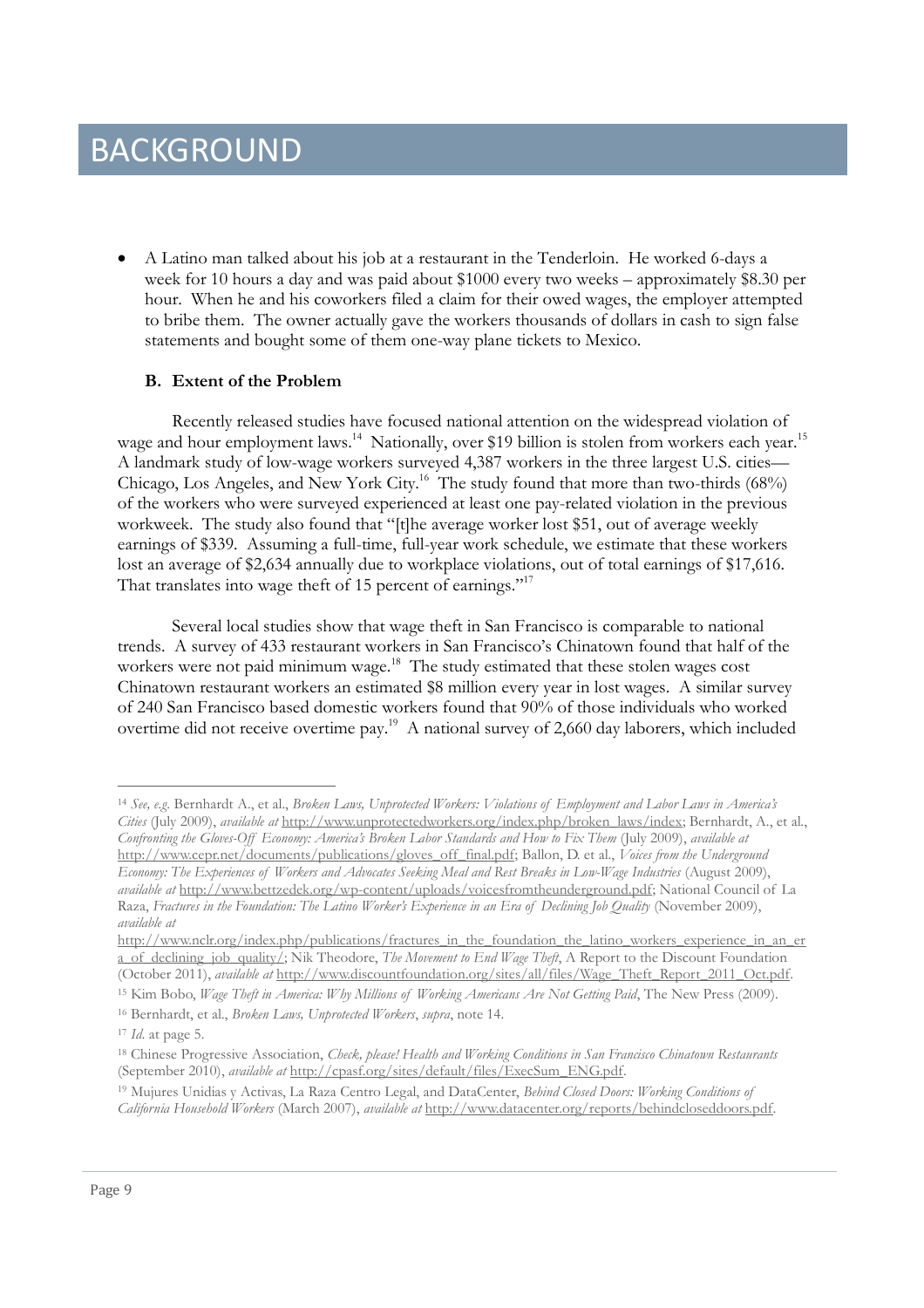surveys of day laborers in San Francisco, found that almost half of all day laborers were not paid at all for work they performed in the two months prior to the survey.<sup>20</sup>

#### **C. Industries Where Wage Theft is Rampant**

Workplace abuses occur in a wide variety of industry sectors, but violations are rampant in the underground economy and industries that employ predominantly immigrant workers. The term "underground economy" refers to any business that deals in cash and/or uses other schemes to cover up its true tax liability from government licensing, regulatory, and taxing agencies. Employers that operate in the underground economy often commit wage theft. Workers employed in the underground economy are cheated out of public benefits including unemployment, disability, and social security. Immigrant workers often labor in the underground economy and suffer extremely high levels of wage and hour abuses as well as workplace safety violations.<sup>21</sup> The social repression and marginalization of immigrants further emboldens unscrupulous employers to take advantage of and abuse these workers. This is true despite the fact that state law makes it clear that immigration status is irrelevant to claims for unpaid wages.<sup>22</sup>

It is instructive to examine the most common industries investigated by the statewide Labor Enforcement Task Force (hereinafter "LETF").<sup>23</sup> The LETF is an intergovernmental task force established specifically to combat the underground economy. The LETF focuses primarily on employers in the agricultural, automotive, construction, garment, and restaurant industries. However, the LETF also inspects businesses in other industries where statistical information from local enforcement offices and tips from community-based organizations suggest that violations are occurring. In 2012, in addition to its primary focus industries, LETF inspected and found violations at businesses in the following industries: beauty salon, building manufacturer, car wash, night club, warehouse, and wholesale.

The San Francisco Office of Labor Standards Enforcement (hereinafter "OLSE") receives almost half of its minimum wage violation complaints  $(48%)$  from restaurant and café workers.<sup>24</sup>

<sup>20</sup> Valenzuela, A., et al. *On the Corner: Day Labor in the United States* (January 2006), *available at* http://www.sscnet.ucla.edu/issr/csup/uploaded\_files/Natl\_DayLabor-On\_the\_Corner1.pdf.

<sup>21</sup> Bernhardt, et al., *Broken Laws, Unprotected Workers*, *supra*, note 14.

<sup>22</sup> *See* Labor Code § 1171.5(a) ("All protections, rights and remedies available under state law, except any reinstatement remedy prohibited by federal law, are available to all individuals regardless of immigration status who have applied for employment, or who have been employed, in the state.").

<sup>23</sup> Department of Industrial Relations, *Labor Enforcement Task Force Annual Report* (2012) *available at* http://www.dir.ca.gov/letf/LETF\_Annual\_Report\_2012.pdf.

<sup>24</sup> Office of Labor Standards Enforcement, *Wage Theft Enforcement Summary Statistics for the Wage Theft Task Force Final Report* (2013), on file with Task Force.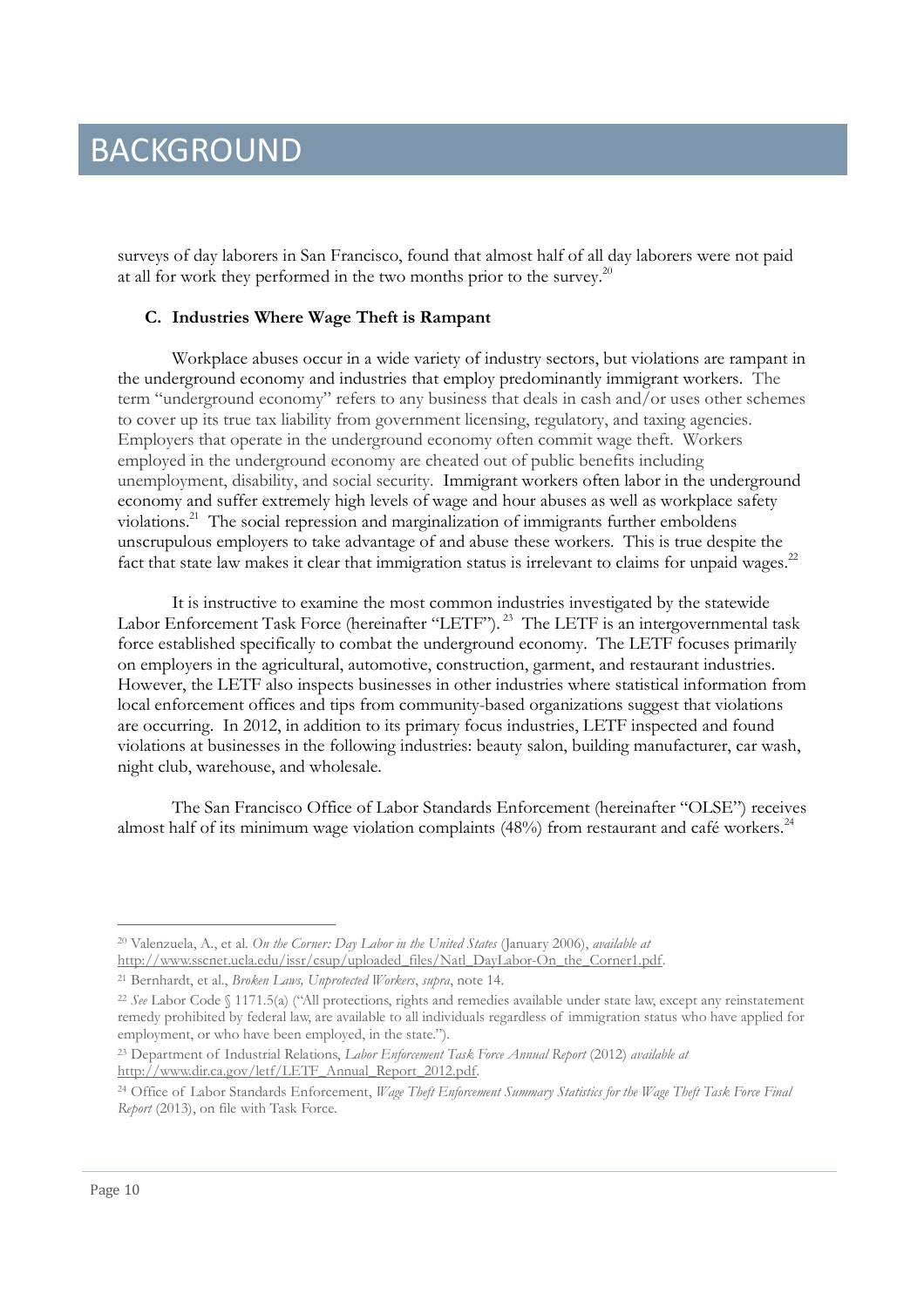The second largest number of complaints comes from the retail and sales industry (14%). The following chart shows the number of minimum wage complaints made by industry: <sup>25</sup>

|                     | Number | Percent        |
|---------------------|--------|----------------|
| Restaurant & Café   | 313    | 48%            |
| Retail & Sales      | 93     | $14\%$         |
| Health Care         | 29     | $4\frac{0}{0}$ |
| Day Labor Service   | 25     | $4\%$          |
| Laundry & Cleaning  | 19     | $3\%$          |
| Hotels & Apartments | 14     | $2\%$          |
| Other               | 160    | 25%            |
| Total               | 653    | 100%           |

**Chart 1: Minimum Wage Complaints filed with the OLSE (2004 – 2013)**

The state Division of Labor Standards Enforcement (hereinafter "DLSE") received approximately 5,000 complaints from workers in San Francisco between January 1, 2010 and June 10, 2013.<sup>26</sup> Approximately one quarter of the complaints received by the state come from workers in the restaurant industry. The following chart shows the distribution across industry of complaints filed by individual workers during this time period:

<sup>&</sup>lt;sup>25</sup> Note, however, that these statistics do not definitively demonstrate that violations are the most common in these industries. OLSE investigates only when it receives a complaint from a worker or other source. Whether a worker decides to complain about illegal workplace conditions is a complex decision and varies depending upon outreach and support from community organizations, the economy and likelihood of finding another job, fear of immigration authorities, etc.

<sup>26</sup> Division of Labor Standards Enforcement, *Data Related to All Complaints Filed and Investigated by DLSE from January 1, 2010 through June 10, 2013*, PRA #4897 (2013), on file with Task Force. Note that these complaints are not exclusively minimum wage complaints, but also include claims related to other sections of California labor law that the DLSE enforces, including claims for meal and rest break violations, overtime, and waiting time penalties.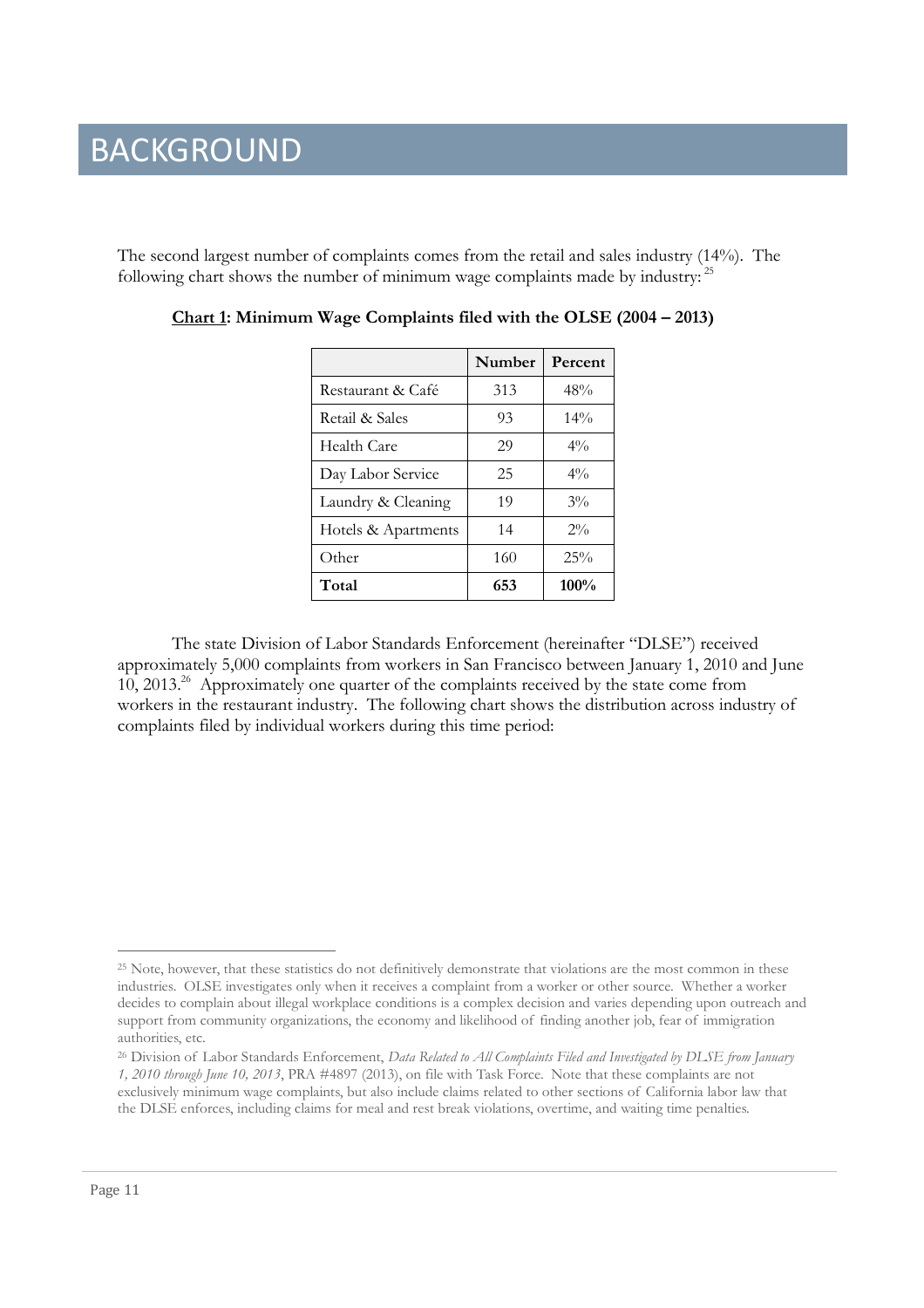|                                | Total | Percent |
|--------------------------------|-------|---------|
| Restaurants                    | 1149  | 25%     |
| <b>Employment Agencies</b>     | 779   | $17\%$  |
| Retail & Sales                 | 725   | $16\%$  |
| Construction                   | 586   | $13\%$  |
| Transportation & Automotive    | 457   | $10\%$  |
| Health Care                    | 192   | $4\%$   |
| Janitorial & Laundry           | 181   | $4\%$   |
| Hotels                         | 148   | $3\%$   |
| Private Households             | 92    | $2\%$   |
| Other Industries <sup>27</sup> | 296   | $6\%$   |
| Total                          | 4605  | 100%    |

**Chart 2: Wage Theft Complaints filed with the San Francisco DLSE (2010 – 2013)**

#### **D. Consequences of Wage Theft**

Wage theft has devastating effects not only on its victims but also on the worker's community and society as a whole. Most obviously, wage theft results in reduced wages for already low-wage workers.<sup>28</sup> For a worker's family, these stolen wages might mean there is not enough income each month to pay for basic needs like rent, utilities, food, transportation, and medical care. This can add strain to an already overburdened social service system.<sup>29</sup> Furthermore, wage theft harms workers in the longer term by reducing certain benefits that are tied to income level like disability payments or social security benefits.

Wage theft has demonstrated detrimental health consequences. The San Francisco Department of Public Health issued a fact sheet on the effects of wage theft on the health of

<sup>27</sup> These complaints came from entertainment, carnival, logging, landscaping, and agricultural workers, as well as complaints from unknown industries. Note that complaints from government employees and workers in professional offices were not included, as outside the scope of the Task Force. *See* Admin. Code § 5.260.

- <sup>28</sup> *See, e.g.* Kim Bobo, *Wage Theft in America*; Bernhardt, et al., *Broken Laws, Unprotected Workers*.
- <sup>29</sup> Zabin, C, et al., *The Hidden Public Costs of Low-Wage Jobs in California,* University of California Institute for Labor and Employment, U.C. Berkeley (2004), *available at* http://escholarship.org/uc/item/9hb1k75c.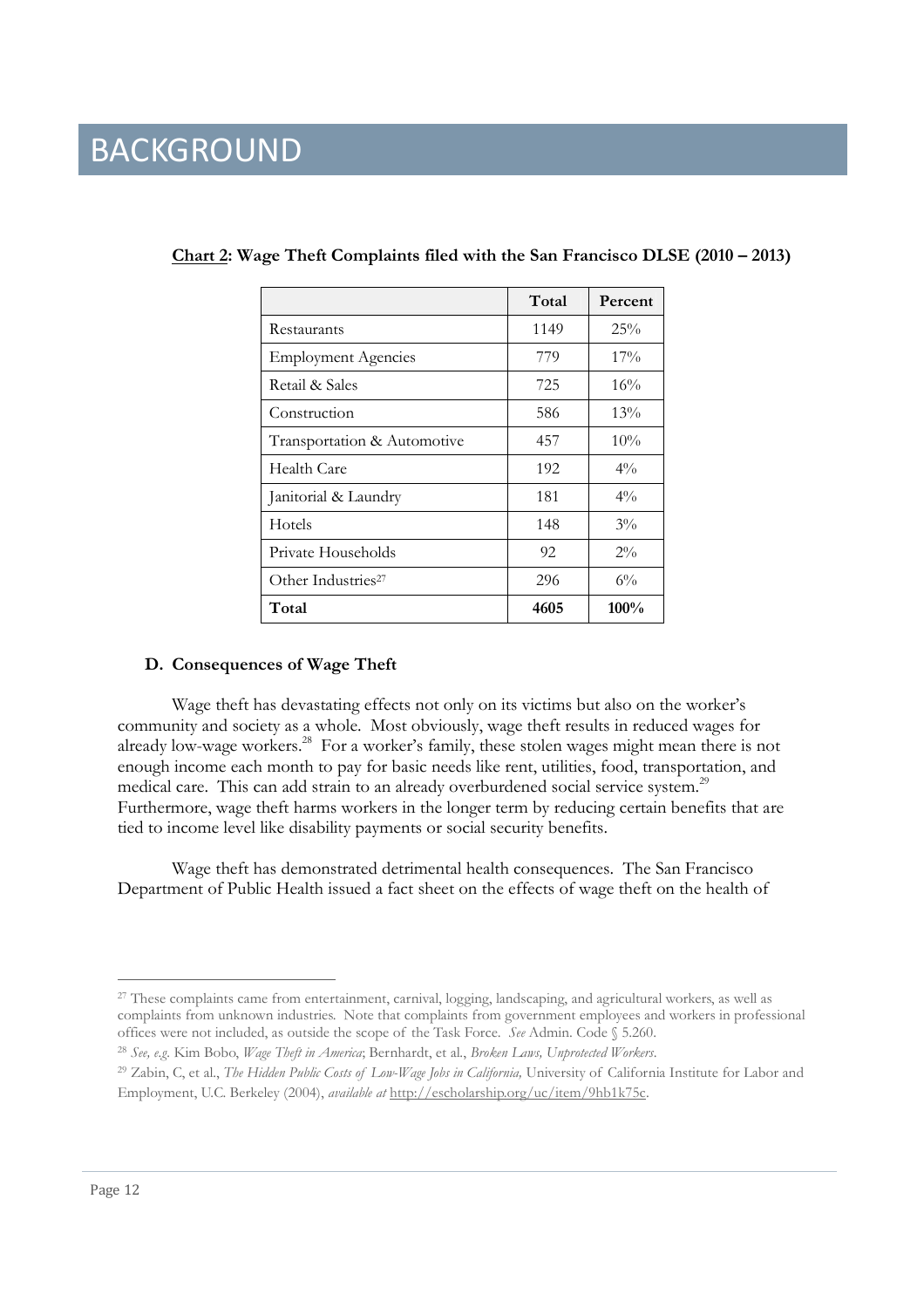workers.<sup>30</sup> Wage theft can lead to hunger and homelessness, increased stress, decreased access to health care, and is associated with increased health and safety violations by noncompliant employers.<sup>31</sup>

In addition to the negative effects upon workers, wage theft harms the economy in several ways. Workers who earn less money have less to spend at local businesses.<sup>32</sup> The various forms of wage theft also reduce the revenue collected by all levels of government: workers and employers are paying taxes on lower wages, or employers are avoiding paying taxes at all by hiring so-called "independent contractors" or paying workers under-the-table in cash.<sup>33</sup> Finally, workers who do not earn enough money to meet their basic needs often rely on public subsidies funded by the taxpayer.<sup>34</sup>

Wage theft also undercuts responsible businesses that comply with minimum labor standards. Those employers who commit wage theft are engaging in unfair competition with these responsible businesses. The effect spreads across entire industries as opportunistic employers depend on the impotence of these laws, forcing responsible employers to either follow suit or be undercut on contracts or in the marketplace.

<sup>30</sup> San Francisco Department of Public Health – Work Environment Program, *Wage Theft and Health Fact Sheet* (2012), *available at* http://www.sfphes.org/component/jdownloads/finish/35-wages-and-health/215-wage-theft-and-healthfact-sheet/0?Itemid=0.

<sup>31</sup> *Id*.

<sup>32</sup> *See, e.g.* Sabine Schoenbach, *Wage Theft in North Carolina: The Hidden Crime Wave Robbing Workers and Communities* (March 2013), *available at* http://www.ncjustice.org/?q=workers-rights/wage-theft-north-carolina-hidden-crime-waverobbing-workers-and-communities.

<sup>33</sup> Sachin Pandya, *Tax Liability for Wage Theft*, Columbia Journal of Tax Law 3(2): 113-143 (2012).

<sup>34</sup> Zabin, et al., *The Hidden Public Costs of Low-Wage Jobs in California, supra,* note 29.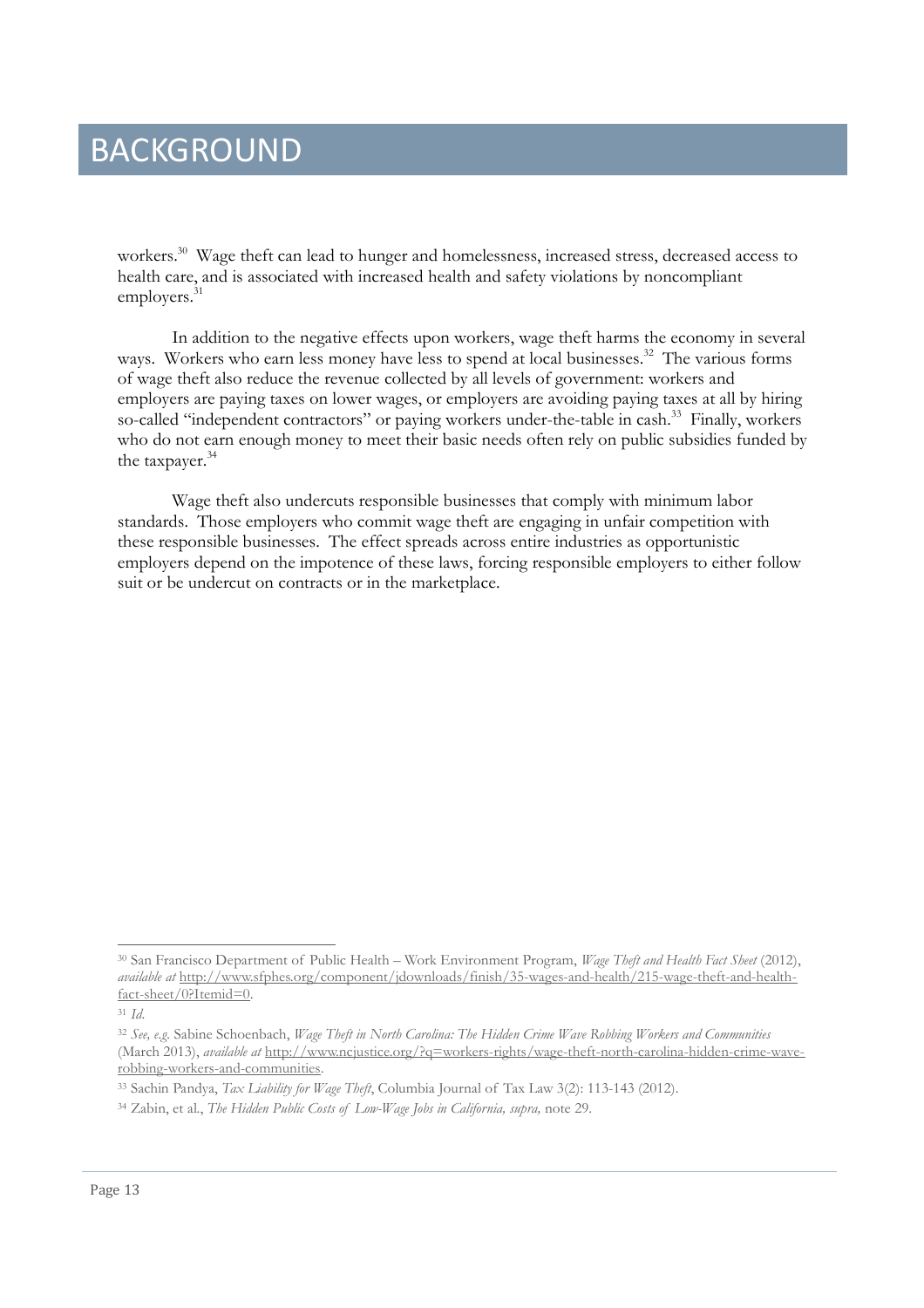### CURRENT ENFORCEMENT STRATEGIES

### III. Current Enforcement Strategies

#### **A. Labor Enforcement at the Local & State Level**

#### 1.Local: San Francisco Office of Labor Standards Enforcement

San Francisco is at the forefront of confronting wage theft because of the enforcement efforts of the City's Office of Labor Standards Enforcement (hereinafter "OLSE"). The OLSE was created in 2001 to enforce prevailing wage requirements on the City's public works contracts. At the time, the OLSE had three enforcement staff. The enforcement responsibilities of the OLSE have grown over time, especially because of new local labor laws. The most substantial expansion came after the Minimum Wage Ordinance was adopted in 2003. The OLSE enforces two other laws of general application, the Paid Sick Leave Ordinance (enacted in 2007) and the Health Care Security Ordinance (enacted in 2008). The OLSE also enforces several labor laws that apply to the City's professional service contracts and lessees, including San Francisco's Minimum Compensation Ordinance (enacted in 2000) and Health Care Accountability Ordinance (enacted in 2001). Finally, the OLSE enforces the City's Sweatfree Contracting Ordinance (enacted in 2005).<sup>35</sup> To enforce all of these labor laws, the OSLE's budget for Fiscal Year 2012- 2013 included 19 staff positions (although the agency's actual staff has never exceeded 18).

#### *Enforcement of the Minimum Wage Ordinance*

Between February 2004 and July 2013, the OLSE received 653 complaints alleging violations of the Minimum Wage Ordinance.<sup>36</sup> When the OLSE receives a complaint from a worker, it assigns a compliance officer to investigate the complaint. The agency has a staff of eighteen compliance officers, including seven contract compliance officers who are bilingual in Spanish, Cantonese, Mandarin, Tagalog, or Thai. The OLSE conducts investigations that include:

- an in-depth interview with the claimant(s);
- a site visit to the claimant(s)' place of work to observe business operations;
- interviews of employees and the employer on site;
- a review of the employer's payroll records; and
- any documentation of hours worked or wages received provided by the employees.

After a thorough review of the available information, the OLSE compliance officer conducts an audit and calculates whether any back wages, interest, and penalties are owed pursuant to the Minimum Wage Ordinance. If the compliance officer finds violations of the

<sup>35</sup> City and County of San Francisco Office of Labor Standards and Enforcement website (last accessed 8/20/2013), *available at* http://sfgsa.org/index.aspx?page=391.

<sup>36</sup> Data in this section are from the Office of Labor Standards Enforcement, *Wage Theft Enforcement Summary Statistics for the Wage Theft Task Force Final Report* (2013), on file with Task Force. Note that these data are only available from February 2004 through July 2013.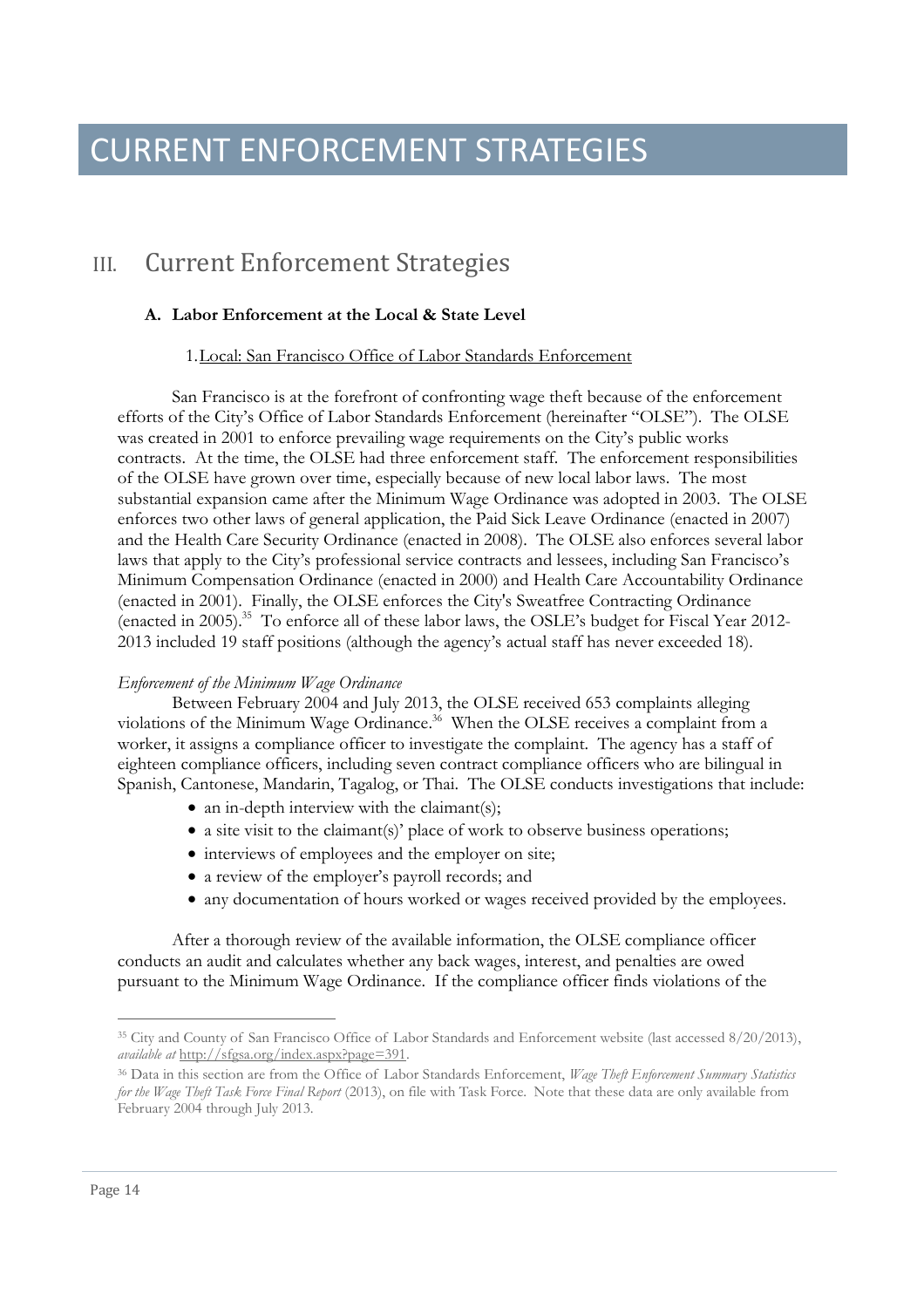MWO, the compliance officer sends the employer a Notice of Determination informing the employer that the investigation found violations and the amount of back wages, interest, and penalties that are owed.

Over two-thirds of the complaints received by OLSE resulted in a finding that back wages, interest, and penalties were owed. Twenty two percent of the complaints the agency received were closed without recovering any back wages. The most common reasons that OLSE closes a case are because the claimant withdraws the complaint or the claimant falls out of touch with the OLSE. Additionally, the OLSE referred approximately 10% of the complaints it received to other agencies (usually the state enforcement agency). The following chart shows the outcome of the complaints filed with the OLSE for violations of the minimum wage:

|                                   | Number | Percent |
|-----------------------------------|--------|---------|
| Determination that Back Pay Owed  | 423    | $65\%$  |
| Closed (without a Back Pay Award) | 140    | $22\%$  |
| Referred to Another Agency        | 65     | 10%     |
| Pending                           | 25     | $4\%$   |
| <b>Total Complaints Filed</b>     | 653    | $100\%$ |

**Chart 3. Outcome of Minimum Wage Complaints Filed with OLSE (2004 – 2013)**

From February 2004 through July 2013, the OLSE determined that back wages were owed in 423 of the cases it investigated for violations of the Minimum Wage Ordinance. The OLSE attempts to settle minimum wage cases without proceeding to administrative hearing, as that is the most efficient and cost-effective way to recover back wages for workers. The OLSE works with the employer to reach a pre-hearing settlement that recovers the full amount of back wages owed and interest owed to the employees, plus penalties in the amount of the City's enforcement costs. The OLSE also includes in settlements any unpaid citation amounts, and sometimes assesses additional penalties, particularly in the case of repeat offenders. Employers have an incentive settle with the OLSE rather than request a hearing because the MWO provides that after a due process hearing, cumulative penalties in the amount of \$50 per worker for each day that the violation occurred or continued can be assessed both for each worker and for the City.

Between February 2004 and July 2013, the OLSE recovered over \$6,584,340 in back wages, interest, and penalties for workers resulting from violations of San Francisco's Minimum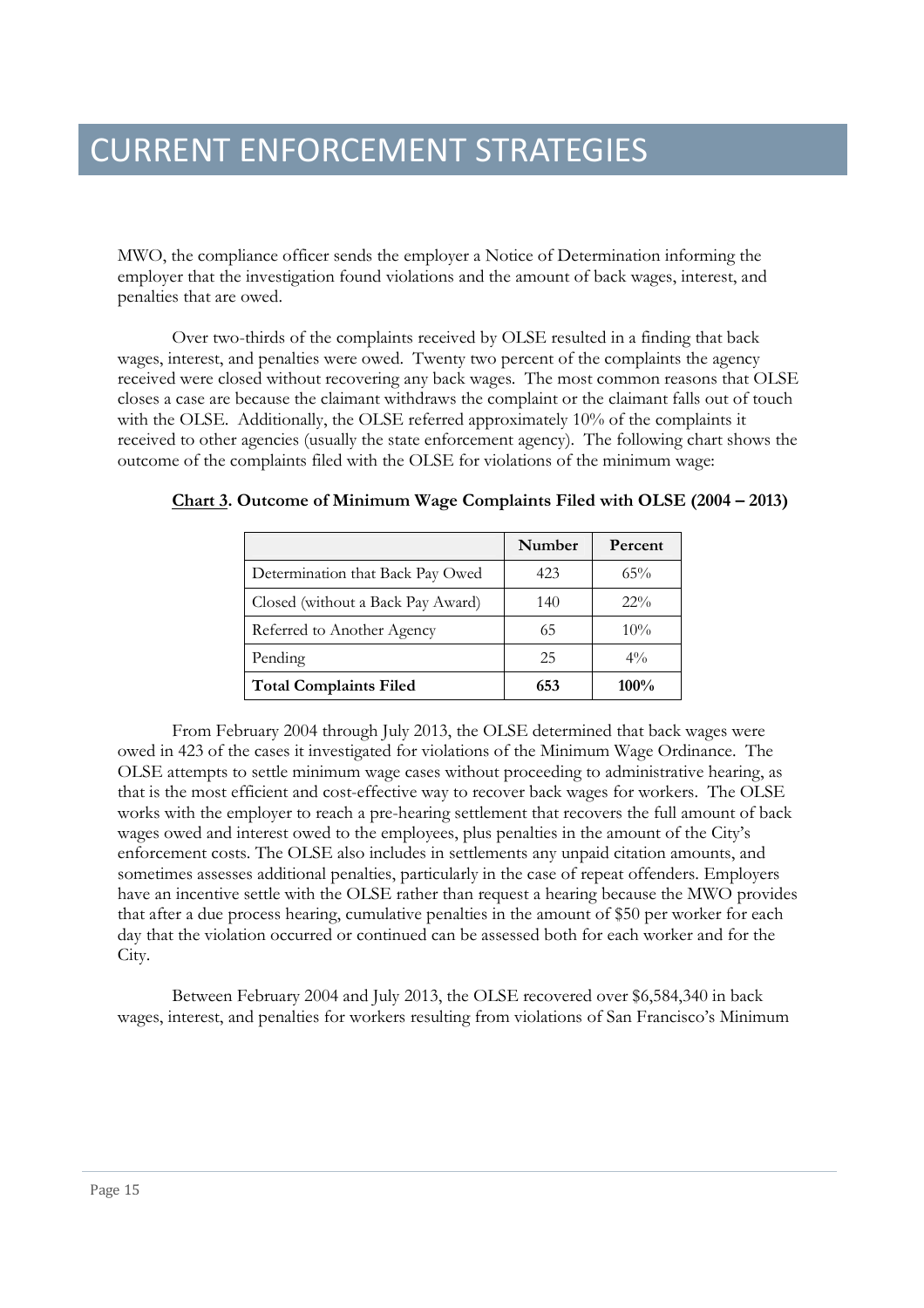Wage Ordinance.<sup>37</sup> The OLSE has reached settlement in the vast majority (99%) of the cases where the agency determined that back wages were owed. All of these settlements included full payment of the back wages due. The OLSE compliance officer who conducted the investigation and audit is also responsible for ensuring that timely payments are received from the employer in accordance with the applicable settlement agreement.

In five of the cases where the OLSE determined that back wages were owed to the workers, they were unable to reach a satisfactory settlement with the employer. In those cases, where no settlement was reached or the employer ignored the Notice of Determination informing him or her of violations, the OLSE proceeded to a formal administrative hearing. During this administrative hearing process, the OLSE acts to enforce the findings of its investigation contained in the Notice of Determination. In two of the five cases, the OLSE was able to recover the back wages owed after the hearing officer decision was issued.

The complaint and investigative process at OLSE have particular strengths. The agency's investigations are conducted of the entire workforce, not limited to the worker who filed a complaint. The OLSE utilizes this strategy to keep the identity of the complainant confidential to the maximum extent permitted by law, pursuant to the Ordinance. Protecting confidentiality makes it easier for some workers who fear retaliation to come forward to report wage theft. Back wages are awarded to all workers that experienced wage theft at the workplace, and OLSE attempts to correct the employer's business practices going forward. Finally, OLSE will not settle for less than the full amount of wages owed.

The OLSE contracts with a collaborative of community based organizations to conduct outreach and to educate low-wage and immigrant workers and support workers in filing wage theft complaints. The collaborative has done deep outreach into San Francisco's low wage immigrant communities and has had particular success in referring victims of wage theft in the restaurant and home care industries. The Board of Supervisors more than doubled the funding available for this program in Fiscal Year 2012-2013, and the OLSE has used the funding to increase the number of partners in the collaborative in order to effectively target additional communities.

#### *Enforcement of the Paid Sick Leave Ordinance*

In addition to enforcing the Minimum Wage Ordinance, the OLSE addresses wage theft by remedying violations of the Paid Sick Leave Ordinance. Adopted by San Francisco voters in November 2006, the Paid Sick Leave Ordinance established the first paid sick leave law in the United States. Before the law took effect, it was estimated that approximately 115,000 San Francisco workers did not have paid sick leave. Since 2007, the OLSE has recovered a total of

<sup>37</sup> Office of Labor Standards Enforcement, *Wage Theft Enforcement Summary Statistics for the Wage Theft Task Force Final Report* (2013), on file with Task Force. Please note, however, that the agency does not centrally track statistics on all types of wage theft, but does maintain data on complaints regarding alleged violations of the Minimum Wage Ordinance.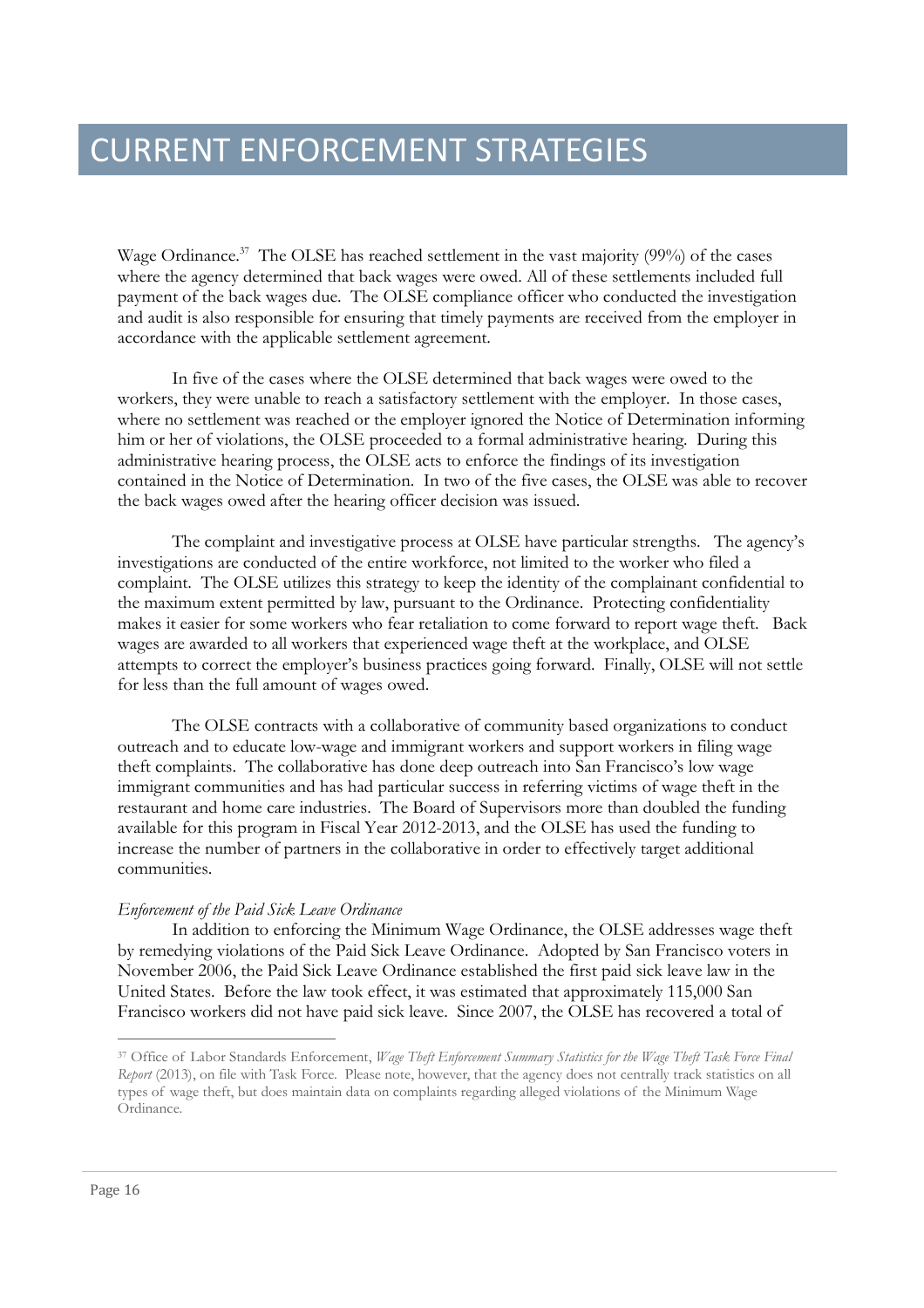\$318,774.86 in back wages and penalties for workers in 133 paid sick leave cases. The agency serves as an enforcement model for jurisdictions around the country who are implementing similar legislation.

#### *Enforcement of the City's Prevailing Wage Requirements*

The OLSE also enforces the City's Prevailing Wage requirements. The City adopts the prevailing wage determinations for each craft and classification of work as issued by the California Department of Industrial Relations, and the OLSE follows the Department of Industrial Relations' guidelines for enforcement. In addition to its primary enforcement duties, OLSE employs strategies designed to prevent violations. OLSE staff regularly participate in preconstruction meetings with the Contracting Department. The OLSE also conducts training workshops to educate contractors about prevailing wage compliance. It is the mission of the OLSE to ensure that all workers on the City's construction contracts are paid the wages to which they are legally entitled, which ensures that contractors have a fair level playing field on which to compete for City work.

All public works contractors and subcontractors are required to submit certified payroll records to the City listing every employee's hours, classification and rate of pay on the City contract. OLSE staffing limitations do not allow for review of most of the submissions. Since adopting a web based reporting system, OLSE reports that the average number of prevailing wage assessments per year has increased: there were an average of 29 per year before the electronic payroll system, and there are now an average of 42 per year.

An OLSE compliance officer talked about a case in which workers confided to a City inspector that they were being paid \$17 - \$18 an hour. This is much less than the prevailing wage rate of approximately \$46 an hour that the contractor was reporting to the City on its certified payroll records. Upon seeing glaring discrepancies in the documents produced by the employer, the OLSE subpoenaed the contractor's payroll records directly from its payroll processor and its bank. The source documents showed the actual checks used to pay workers and another set of checks made out for the higher prevailing wage rates that workers signed but did not receive. The OLSE was able to recover back wages for employees (on four different City contracts where this subcontractor worked and the contractor was debarred from bidding on City contracts for  $4\frac{1}{2}$ years. The OLSE was even able to send restitution checks to the two original claimants who had returned to Mexico fearing retaliation from the employer.

Since enforcement began in 2002, the OLSE has recovered \$4,390,861 in back wages and \$1,588,512 in penalties for prevailing wage violations. Four contractors have been debarred from bidding City contracts, and two egregious cases have been referred to the District Attorney for criminal prosecution.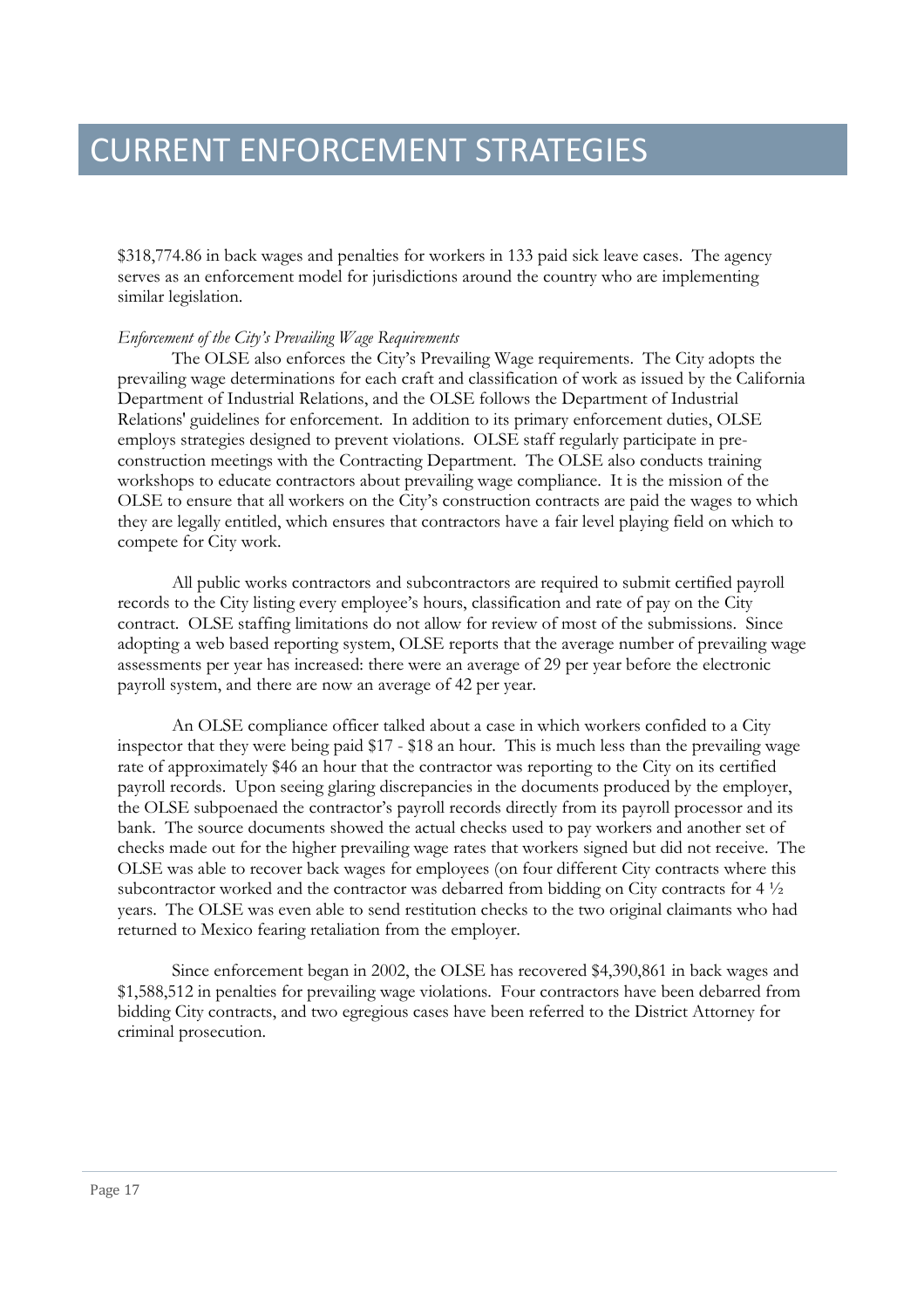#### *Enforcement of the Minimum Compensation Ordinance*

The OLSE is also charged with enforcing San Francisco's Minimum Compensation Ordinance, which covers businesses who perform professional service contracts for the City or who have leases at the airport. The Minimum Compensation Ordinance requires employers to pay covered employees with no less than a specified wage rate, and to provide 12 paid days off and 10 unpaid days off per year. The Minimum Compensation Ordinance is San Francisco's version of a "living wage" law and the wage rate in 2013 is \$12.43 per hour for businesses and \$11.03 per hour for non-profits.

A business must sign a declaration that assures the City that they will comply with the Minimum Compensation Ordinance in order to be granted a City contract. Contractors must post a notice that informs employees about the Minimum Compensation Ordinance and also distribute a "know your rights" notice to their employees.

Since enforcement began in 2002, the OLSE has recovered over \$1.1 million in back wages for more than 800 employees and over \$55,000 in penalties for violations of the Minimum Compensation Ordinance. With its current budget, OLSE assigns less than one full-time compliance officer to enforce the Minimum Compensation Ordinance on all covered contracts and is only able to follow up on complaints.

#### 2.State: Department of Industrial Relations, Division of Labor Standards Enforcement

The California Division of Labor Standards Enforcement (hereinafter "DLSE" or "Labor Commissioner") enforces all of the California labor and employment laws that establish baseline workplace conditions for low-wage workers. These include violations of minimum wage and overtime protections, but also failure to pay commissions, vacation pay, or failure to provide meal or rest breaks. Workers can file individual claims on their own behalf for nonpayment of wages (including non-compliance with the San Francisco Minimum Wage) or benefits with the Labor Commissioner.

From January 2010 through July 2013, the San Francisco Office of the DLSE received over 5,000 claims for unpaid wages in San Francisco.<sup>38</sup> The Labor Commissioner holds a settlement conference between the worker and employer to determine whether the parties can come to an agreement to settle the claim. If no settlement is reached, the Labor Commissioner determines whether there are sufficient facts alleged to constitute a violation, and whether they have jurisdiction over the claim. If these two conditions are met, the Labor Commissioner will hold a formal hearing to adjudicate the worker's claim.

<sup>38</sup> Division of Labor Standards Enforcement, *Data Related to All Complaints Filed and Investigated by DLSE from January*

*<sup>1, 2010</sup> through June 10, 2013*, PRA #4897 (2013), on file with Task Force.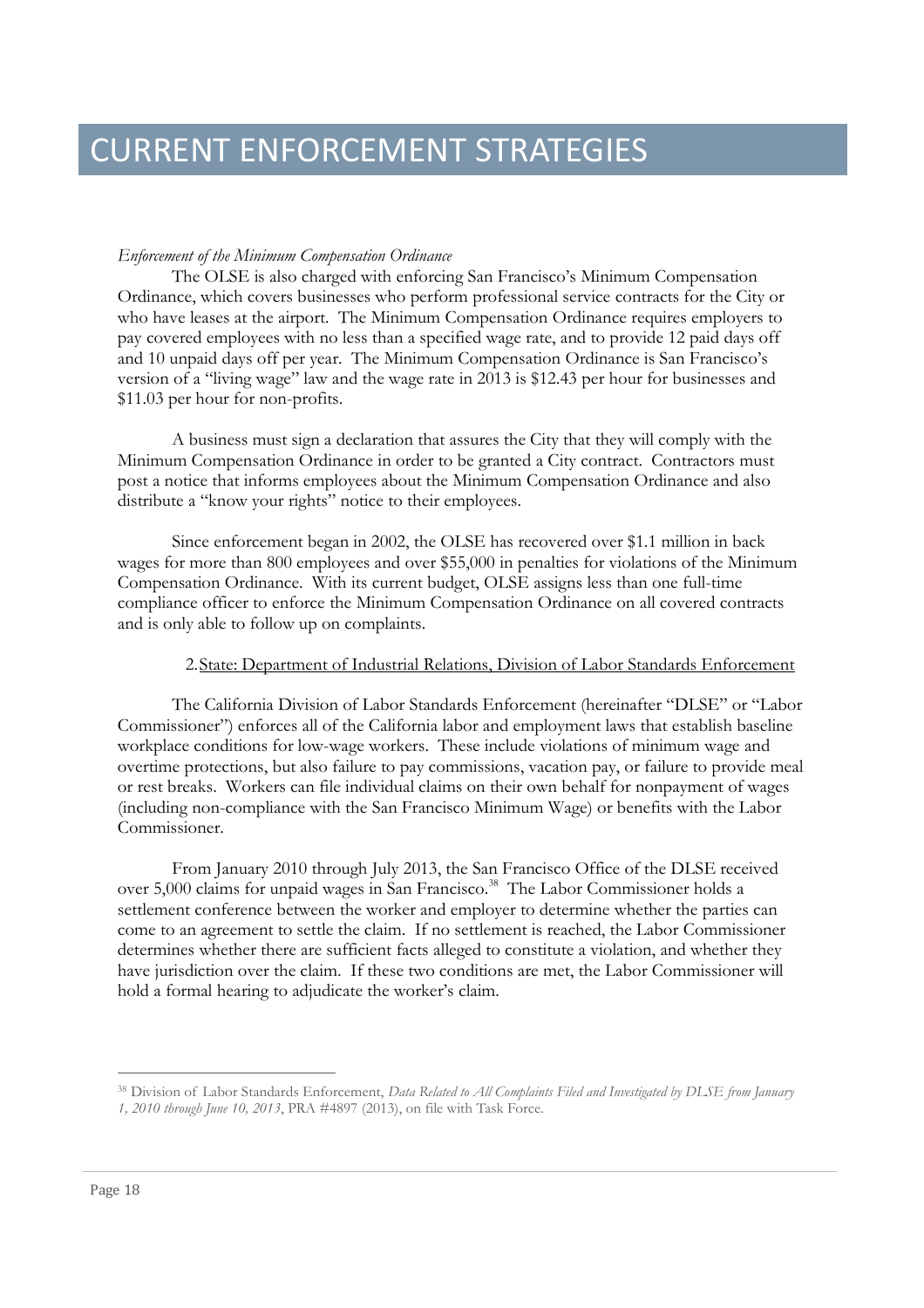Only approximately half of the claims that are filed are resolved through DLSE through this process. The other 49% of claims may have been dropped by the worker, dismissed by the DLSE, or the parties may have reached a settlement outside of the DLSE process. The following charts show the outcome of the claims filed with DLSE by San Francisco workers alleging various types of labor law violations:

|                           | Number | Percent |
|---------------------------|--------|---------|
| Settled Prior to Hearing  | 1,712  | $32\%$  |
| Claim Went to Hearing     | 1,007  | 19%     |
| Unknown Disposition       | 2,575  | 49%     |
| <b>Total Claims Filed</b> | 5,294  | $100\%$ |

**Chart 4. Disposition of Claims Filed with the DLSE (2010 – 2013)**

If a claim is not settled or dismissed prior to the hearing, a DLSE hearing officer adjudicates the workers claim. The DLSE determines that either the worker is not owed wages, or the worker is entitled to collect unpaid wages and/or penalties from the employer. For those claims that went to hearing, the DLSE determined that the worker was owed back wages in the vast majority (86%) of those cases – and awarded approximately \$12,303,534 in unpaid wages, penalties, and interest to those workers. The following chart shows the outcome of those cases that went to hearing:

**Chart 5. Resolution of Cases that Went to Hearing at the DLSE (2010 - 2013)**

|                                         | Number | Percent |
|-----------------------------------------|--------|---------|
| Worker Awarded Back Wages               | 869    | 86%     |
| No Award of Back Wages                  | 138    | $14\%$  |
| <b>Total Cases that Went to Hearing</b> | 1,007  | $100\%$ |

The DLSE also contains the Bureau of Field Enforcement (hereinafter "BOFE") that is responsible for investigating complaints and initiating enforcement actions to ensure employees are not being required or permitted to work under unlawful conditions. BOFE investigates labor standards complaints that cover two or more workers as well as criminal complaints. BOFE relies on self-audits, conducted by employers, to augment the investigations performed in response to specific complaints. If employers refuse to perform self-audits, BOFE auditors obtain payroll records to conduct independent audits. BOFE additionally has a program of re-inspecting employers previously cited for Labor Code violations as a control to help ensure compliance with the State Labor Code. If an employer refuses to adhere to the findings of a BOFE investigation, DLSE may file a civil lawsuit against the employer. Unlike the individual Labor Commission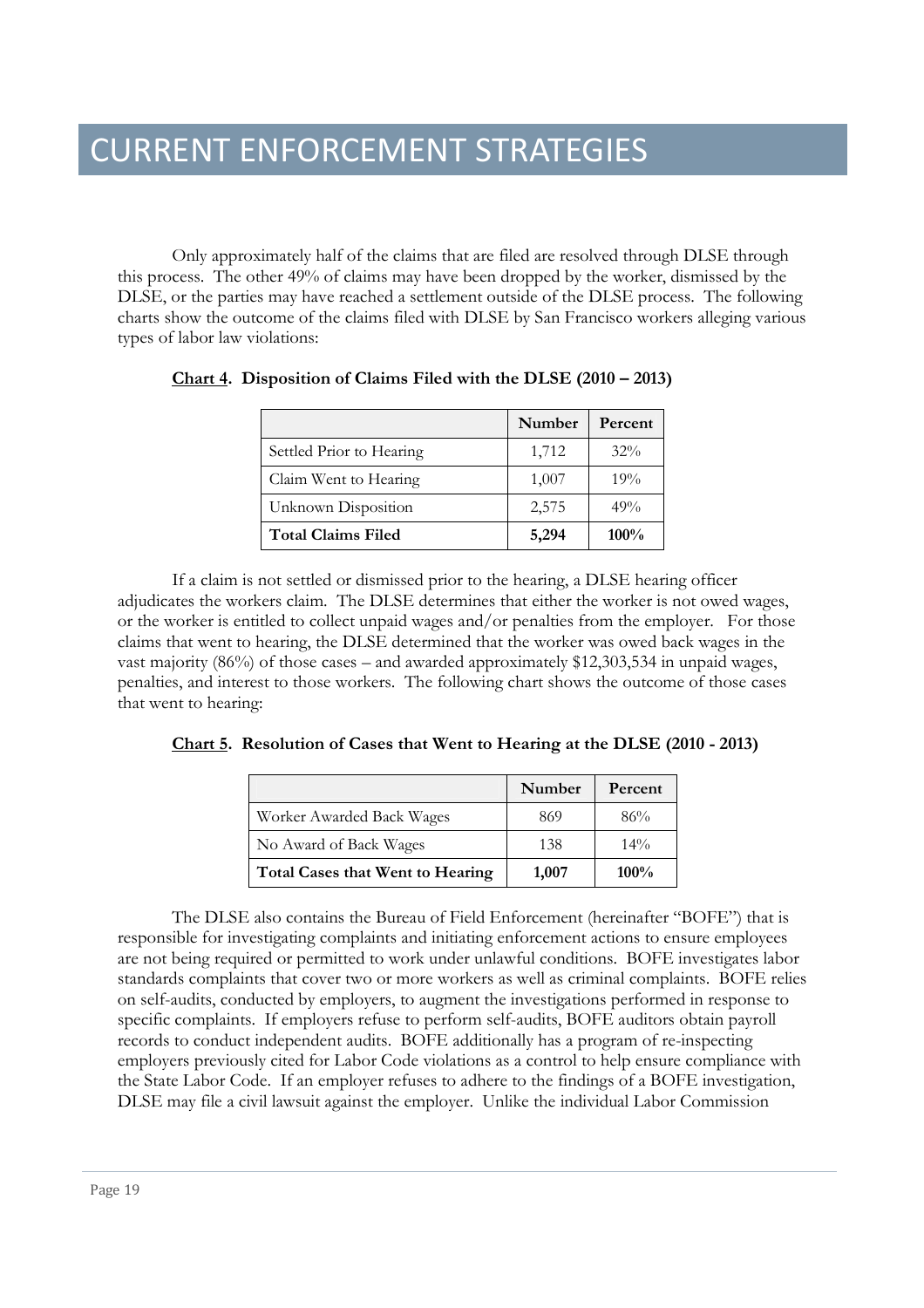complaint process, described above, employees have the option of remaining anonymous when filing a complaint with BOFE.

Harnessing the powers of different enforcement agencies in California, the Labor Enforcement Task Force (hereinafter "LETF") was created to specifically target and combat the underground economy. The LETF's goals are to ensure workers receive proper payment of wages and are provided a safe work environment, ensure California receives all employment taxes, fees, and penalties due from employers, eliminate unfair business competition by leveling the playing field, and make efficient use of the state and federal resources.<sup>39</sup> The LETF conducts industry sweeps with multiple agencies working together to audit an employer's compliance with, for example, employment law and workplace safety requirements at the same time. These sweeps target problem industries and seek to proactively ensure compliance with labor laws, rather than depend on worker complaints for enforcement actions.

#### **B. Other Local Agency Enforcement**

#### 1. Department of Public Health

The Environmental Health Protection, Equity and Sustainability Branch of the Department of Public Health currently addresses wage theft using its existing Health Code authority. The Department of Public Health has published a fact sheet that describes the health impacts of wage theft. The Department of Public Health uses its existing authority to assist OLSE, DLSE and community-based organizations in gaining compliance from noncompliant employers who hold a health permit by initiating permit revocation hearings when there is an outstanding judgment for unpaid wages. A number of businesses, such as food and massage establishments must obtain a "Permit to Operate" from the Department of Public Health.<sup>40</sup> Given that 48% of wage theft complaints received by OLSE involve establishments that serve food, this enforcement power is particularly useful.

Additionally, the Department of Public Health helps educate employers and employees of wage law requirements through the permit application process<sup>41</sup> and through required food handler training program. Finally, the Department of Public Health analyzes San Francisco wage theft data to determine whether or not employers found guilty of committing wage theft are more likely than other employers to violate other laws protecting the public's health and well-being.

<sup>39</sup> State of California, Department of Industrial Relations, Labor Enforcement Task Force website (last accessed 8/20/2013), *available at* http://www.dir.ca.gov/letf/letf.html.

<sup>40</sup> S.F. Health Code Article 8 § 440(j).

<sup>41</sup> San Francisco Department of Public Health – Environmental Health, *Labor Law Checklist for Business Owners* (January 2010 ), *available at*

http://www.sfdph.org/dph/files/EHSdocs/ehsFood/permitsdocs/FoodPermitAppPacket2012.pdf.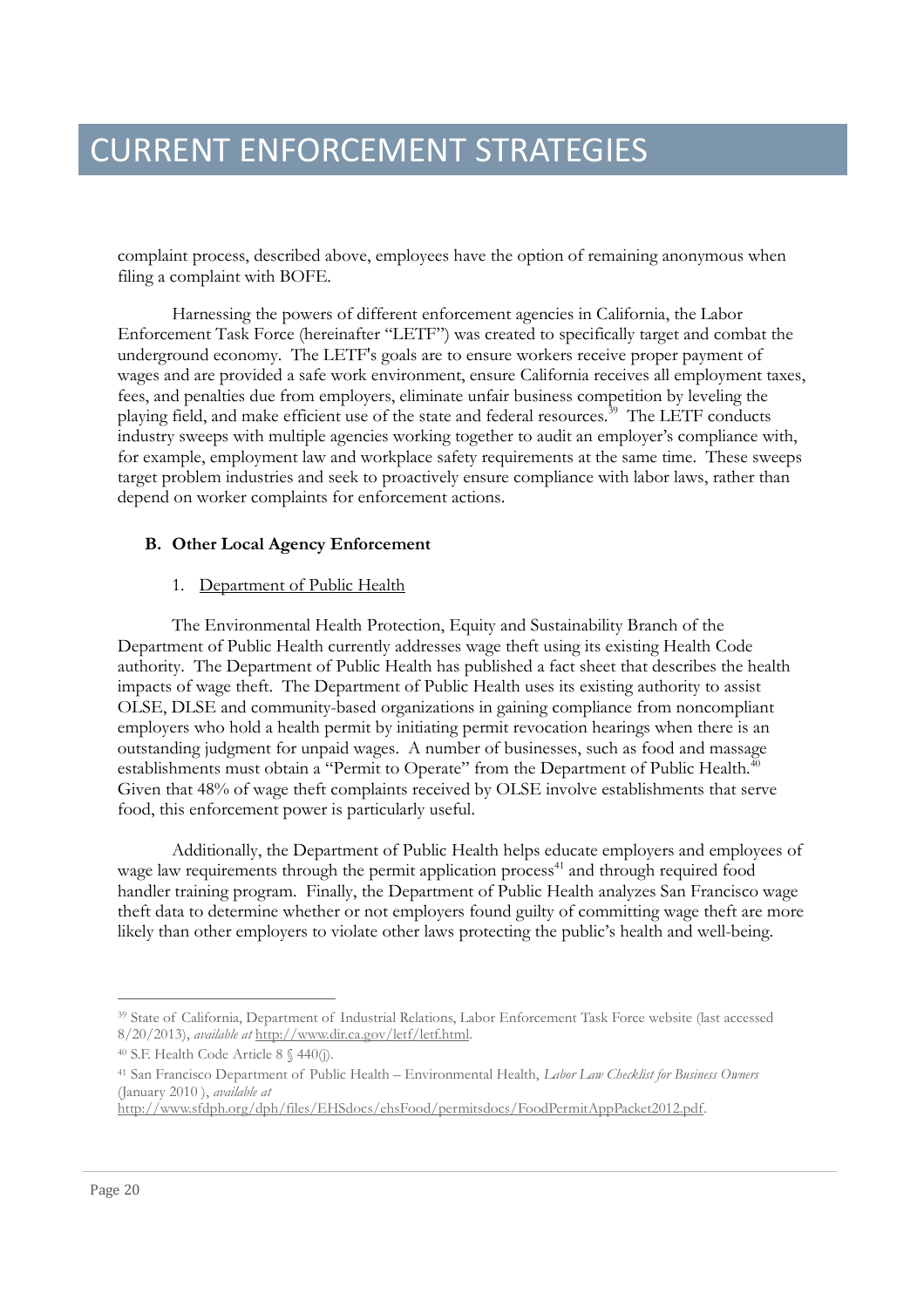### CURRENT ENFORCEMENT STRATEGIES

#### 2. City Attorney's Office

The San Francisco City Attorney's Office advises OLSE on its investigations of wage theft complaints, assists OLSE in settlement negotiations, prepares settlement agreements in matters that settle without litigation, and represents OLSE in cases that go to formal administrative hearings.

In addition, the City Attorney's Office has filed affirmative lawsuits to enforce San Francisco's Minimum Wage Ordinance, Paid Sick Leave Ordinance, and Health Care Security Ordinance. Recent cases include:

- *City and County of San Francisco v. Vladigor Investments, Inc., dba Tower Car Wash et al.*, which settled for one-half million dollars in back wages and interest to employees who, over the course of four years, were illegally subjected to unpaid waiting time while managers decided whether to allow workers to clock in for their shifts.
- *City and County of San Francisco et al. v. Dick Lee Pastry, Inc. et al.*, for failing to pay more than \$440,000 in wages plus interest to seven employees.

The City Attorney's Office recently recovered \$844,644 for approximately 1,500 eligible employees at 19 different businesses when it discovered that many restaurants in San Francisco were charging surcharges to cover employee benefits as required by San Francisco's Health Care Security Ordinance but failing to use that money for the stated purpose.<sup>42</sup>

#### 3. District Attorney's Office

The District Attorney's Office works collaboratively with other governmental agencies, including the Department of Insurance Fraud Division, Department of Industrial Relations, OLSE, Mayor's Office of Public Safety, San Francisco Police Department (Permit and Economic Crimes Division), State Contractor's Board, Consumer Mediation Units, Attorney General's Consumer Fraud Unit, and the City and County of San Francisco's Whistleblower Program in order to identify cases of wage theft. The Office also works with nonprofit organizations to assist low-wage workers who have been victimized by their employer.

The District Attorney's Office is empowered to prosecute cases of wage theft under the relevant criminal statutes, and to bring civil enforcement actions under Business and Professions Code section 17200 *et seq.* Whether an allegation of wage theft is handled criminally, civilly, or both, depends on the particular facts and circumstances of each case. In both types of enforcement actions, obtaining restitution for the victims is a central component of any resolution. Some recent cases include:

<sup>42</sup> Office of the City Attorney, *Restaurant Workers Net \$844K Restitution in 19 Surcharge Enforcement Settlements So Far,* News Release: 2013-05-13 (May 2013), *available at* http://www.sfcityattorney.org/index.aspx?page=523.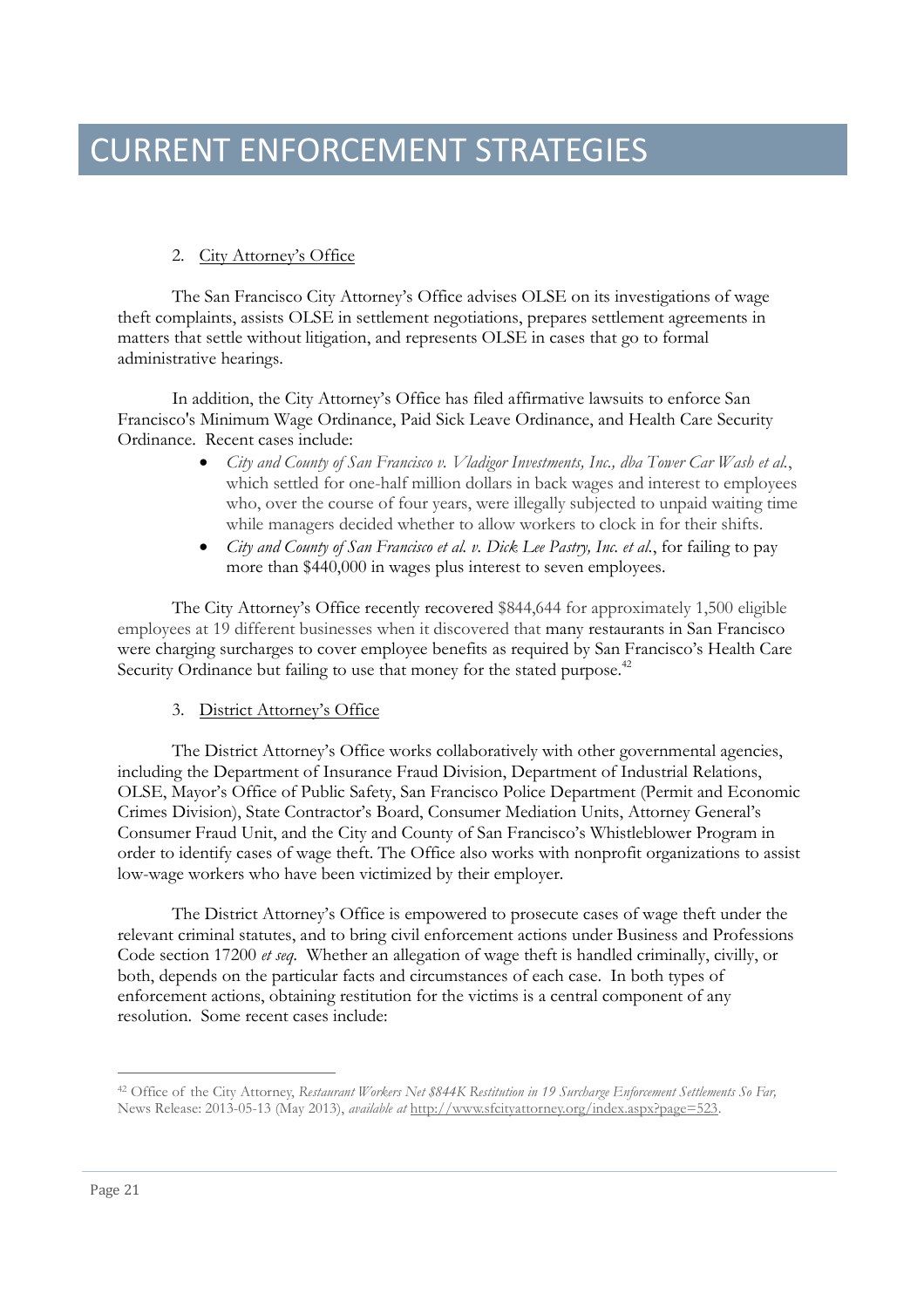### CURRENT ENFORCEMENT STRATEGIES

- *People v. Abelmohssen Abozaid*: Mr. Abozaid pled guilty to 487(a) of the Penal Code, felony grand theft, and was sentenced on April 21, 2009 to five years of felony probation, 112 days in the county jail, over \$19,000 restitution to employees and was ordered to obtain worker's compensation and unemployment insurance for his employees as a condition of probation. The case was referred to the District Attorney by La Raza Centro Legal.
- *People v. Danny Ho*: Mr. Ho was sentenced to one year in the county jail related to theft of labor and failure to secure worker's compensation insurance among other violations. He was convicted of a felony grand theft charge related to the thefts of labor. He was ordered to pay over \$80,000 in restitution. Parts of the case were referred to the District Attorney by La Raza Centro Legal and Asian Pacific Islander Legal Outreach Program.
- *People v. Frances Doherty*: Criminal case pending. Ms. Doherty is currently charged with 57 felony counts related to wage theft, filing false instruments, workers' compensation fraud and offering other fraudulent documents.
- *People v. Martha O'Neill and Avoca Trucking et al:* The defendants had numerous public works contracts with the City of San Francisco and were originally charged with multiple criminal violations related to failure to pay prevailing wage, workers compensation fraud, grand theft, filing false statements and failure to pay taxes. The defendant pled guilty to two felony counts and, in June 2010, was sentenced to five years of probation, one year in the county jail, \$500,000 restitution and other standard terms of probation.

#### 4. Office of Small Business

The Office of Small Business and its Small Business Assistance Center function as the City's central point of information and referral for entrepreneurs and small businesses located in the City and County of San Francisco. Staff at the assistance center counsel businesses with employees on San Francisco's specific employment laws and provide literature related to the business' legal obligations at the local, State, and Federal levels.<sup>43</sup>

#### 5. Office of the Treasurer and Tax Collector

The Treasurer's Office coordinates with OLSE to collect from employers who fail to pay what they owe to workers and/or penalties owed to the city.

<sup>43</sup> City and County of San Francisco, Office of Small Business, *What You Need to Know About Hiring Employees*, *available at* http://sfgsa.org/modules/showdocument.aspx?documentid=9666.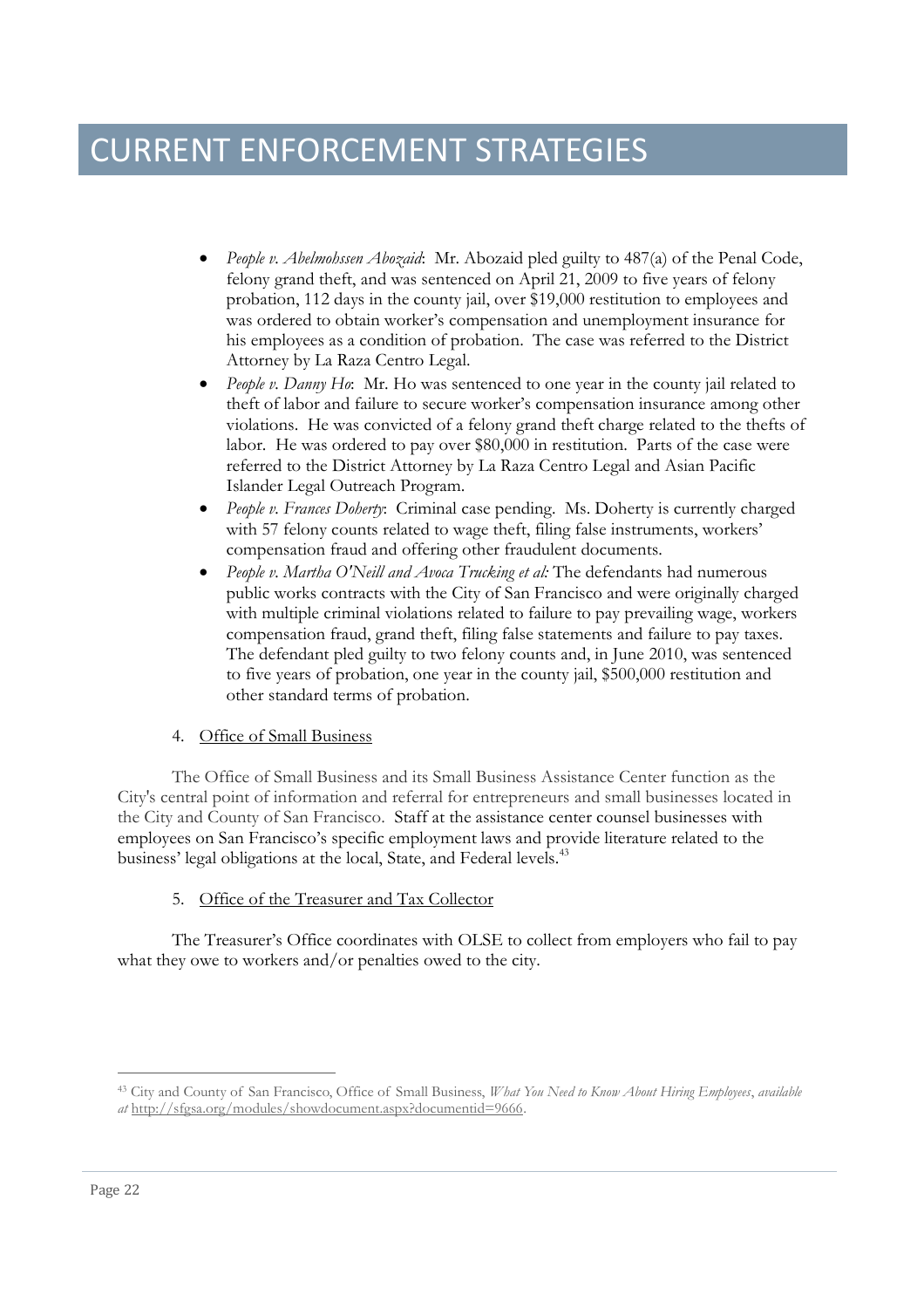#### 6. Police Department

The San Francisco Police Department works collaboratively with the District Attorney's office, City Attorney, Department of Public Health, Internal Revenue Service Criminal Investigative Unit, and the FBI to combat forced labor and theft of services. In addition, the Police Department has a human trafficking unit focusing on the worst forms of wage theft.

#### **C. Local Community Efforts**

#### 1. Community-Based Organizations/Worker Centers

Due to fear or ignorance of government enforcement agencies, workers often first report instances of wage theft to advocates at community based organizations or worker centers. Worker Centers can be defined as "community-based mediating institutions that provide support to and organize among communities of low-wage workers."<sup>44</sup> Worker centers have arisen across the country to counteract the insufficient government enforcement of workplace laws. Workers centers often use a combination of strategies – organizing workers, leadership development and worker education, legal claims, and legislative advocacy to address wage theft. Worker centers often serve specific racial or ethnic groups or specific industries and employ culturally and linguistically competent staff to serve the target population.

Examples of San Francisco based worker centers include the following:

Young Workers United: Formed in 2002, Young Workers United assists 5-10 workers each week that are confronting wage theft. The organization works with younger workers and workers in the restaurant industry. Young Workers United outreaches to workers by conducting know your rights presentations in English language classes at city college classes. The organization was instrumental in passing the San Francisco Paid Sick Leave Ordinance, and has recovered over \$1 million in back wages for hundreds of workers.

Filipino Community Center: Formed in 2004, the Filipino Community Center works with mostly Filipino workers in the caregiving industry. The organization has also assisted parking garage attendants and airport screeners. Workers organize through their parallel organization, *Migrante USA*, to improve their working conditions.

The Chinese Progressive Association: Formed in the 1970s, the Chinese Proressive Association serves Chinese workers living in neighborhoods throughout San Francisco and working in a variety of industries. The organization has helped recover hundreds of thousands of dollars in unpaid wages, including \$740,000 in 2012.

<sup>44</sup> Janice Fine, *Worker Centers: Organizing Communities at the Edge of a Dream*, EPI/Cornell University Press (2006).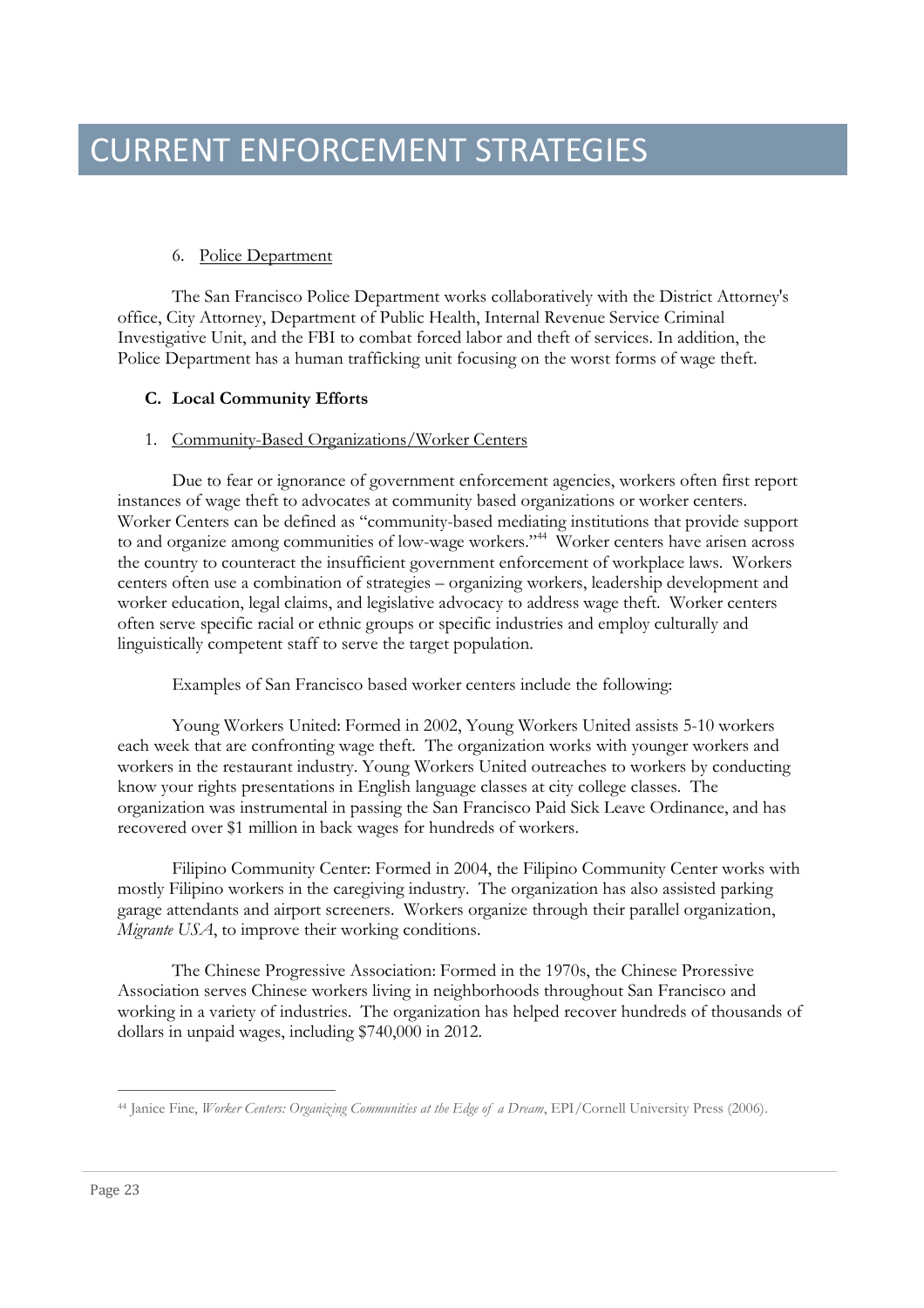#### 2. Legal Services Organizations

In addition to worker centers, many non-profit legal organizations assist wage theft victims by representing individual workers in the administrative wage claims process or in civil court or by filing class action wage and hour litigation to recover unpaid wages for larger groups of workers.

Examples of San Francisco non-profit legal organizations include the following:

Asian Americans Advancing Justice - Asian Law Caucus: Founded in 1972, the Asian Law Caucus is the nation's first legal and civil rights organization serving the low-income Asian Pacific American communities. The Asian Law Caucus works together with community organizations such as the Chinese Progressive Association and the Filipino Community Center to recover back wages for low-wage workers in a variety of industries. Over the years, the organization has focused on nail salon workers, airport screeners, taxi workers, and restaurant workers along with other industries with high numbers of Asian Pacific American workers. In September 2012, the Asian Law Caucus reached the \$1 million benchmark in winning unlawfully withheld wages for low-wage immigrant workers through their direct service cases since reopening its workers' rights program in April 2011.

Legal Aid Society – Employment Law Center: Founded in 1972, the Employment Law Center addresses employment issues affecting underserved communities, including the poor and their families. Employment Law Center attorneys, law clerks, and volunteers provide advice and counsel to approximately 2,800 low-wage workers each year through their workers' rights clinics and hotline calls. Employment Law Center attorneys represent workers in state and federal court, in individual and class action cases.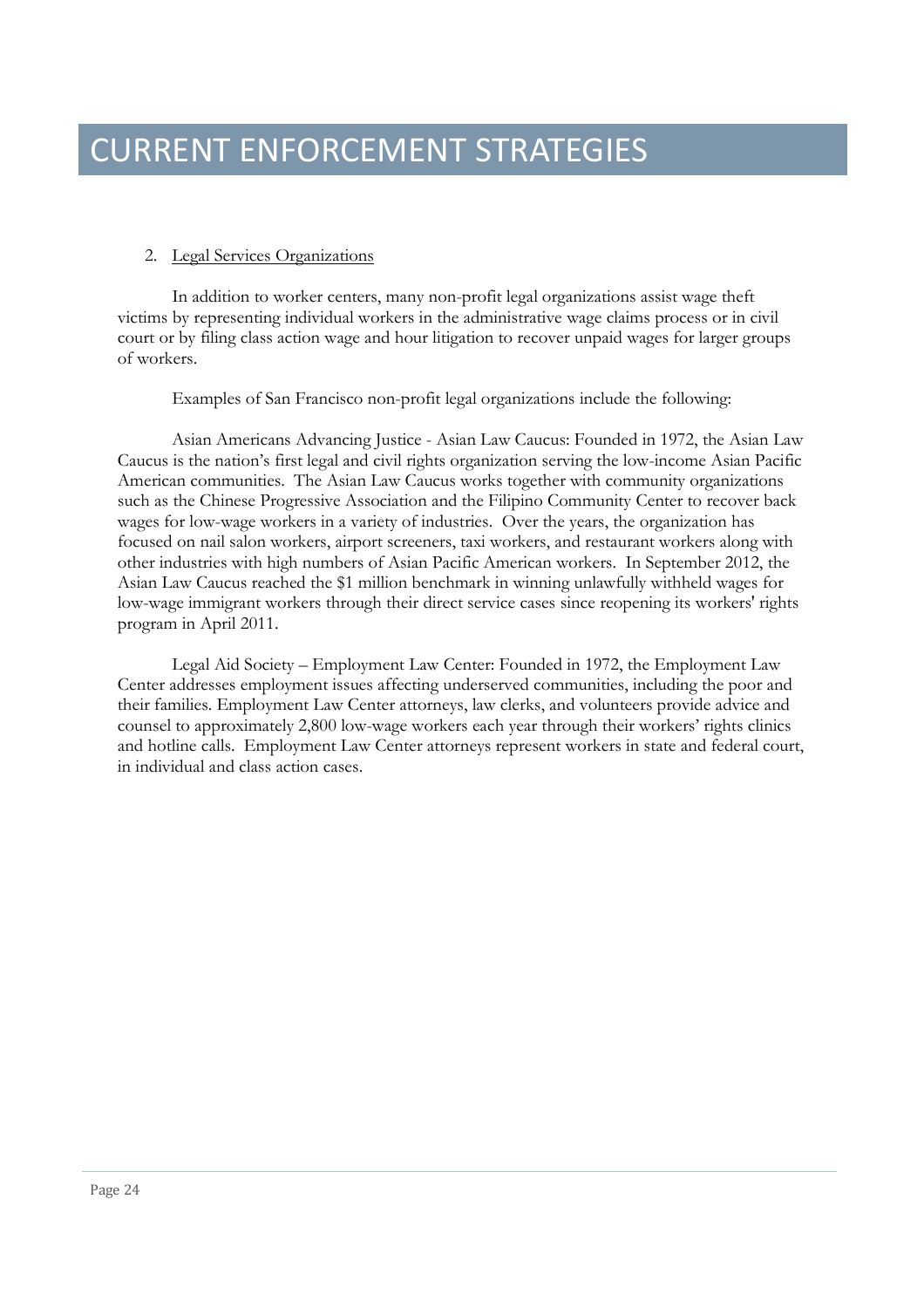### CHALLENGES TO ADDRESSING WAGE THEFT

### IV. Challenges to Addressing Wage Theft

#### **A. Limits on Agency Enforcement Abilities**

The agencies tasked with the enforcement of workplace rights face severe limitations on their ability to effectively ensure compliance with employment laws.

First among these limitations is the paucity of resources available. The San Francisco OLSE has faced staffing challenges. For example, despite the fact that the Board of Supervisors designated funds to hire an additional compliance officer for OLSE in the 2012-2013 Budget, the OLSE is still not authorized to hire to fill that position.

The OLSE does not currently have enough resources to do targeted proactive enforcement. It currently relies only upon worker-initiated complaints to investigate instances of wage theft. The office also does not have the resources to conduct follow-up audits of past violators, develop specific enforcement strategies for problem industries, or work in regular collaboration with State enforcement agencies. The Task Force believes that providing increased resources to the OLSE would reduce the prevalence of wage theft in the City.

#### **B. Data Sharing**

Many different San Francisco City and County Departments interact, permit, or regulate businesses. For example, the Treasurer and Tax Collector registers San Francisco businesses, the Department of Public Health inspects and permits restaurants, massage establishments, and other businesses to ensure compliance with the Health Code, and the Department of Building Inspections permit construction projects. Each department has its own database system and no department currently coordinates the type of data it collects from businesses. Furthermore, many departments do not collect the business registration number of the businesses it permits or regulates despite the fact that the law requires all San Francisco businesses to register with the Treasurer and Tax Collector.<sup>45</sup>

The absence of a standard and coordinated method of collecting data from San Francisco businesses makes it difficult for those departments to easily share data when needed. The absence of uniformity makes it difficult for different departments to easily leverage each other's power over the business in order to gain compliance with San Francisco employment laws. While the Mayor's Office has made great strides in open government and transparency with the launch of the SFOpenBook website,<sup>46</sup> similar interdepartmental open data initiatives could prove fruitful to address wage theft.

<sup>45</sup> S.F. Bus. & Tax Reg. Code Article 12A.

<sup>46</sup> San Francisco Open Book Data website, *available at* https://data.sfgov.org/.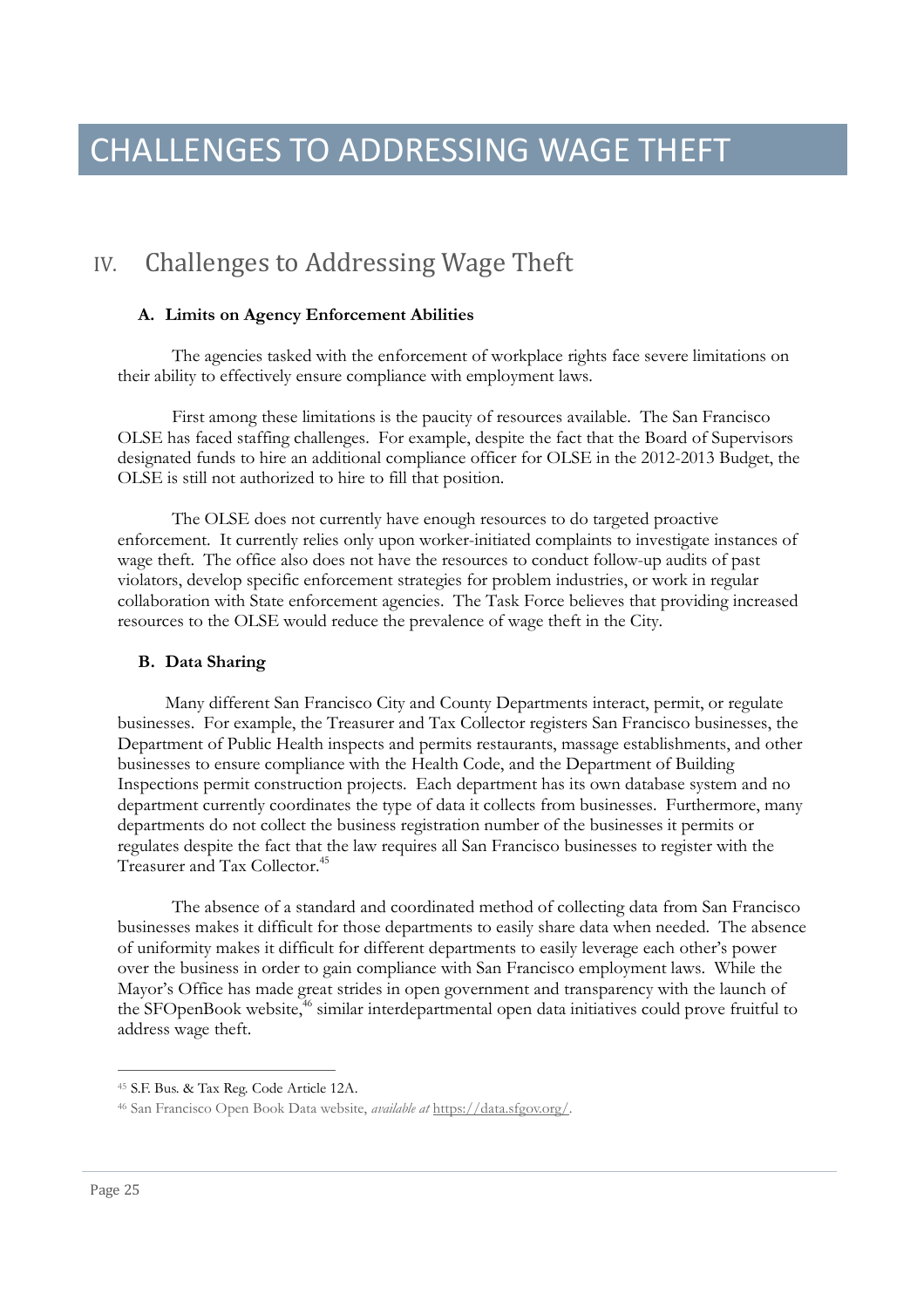In addition, the lack of verification and cross-checking of the data collected provide opportunities for non-compliant employers to escape accountability. Currently, the Treasurer and Tax Collector do not cross-check to ensure that registered businesses have all the required permits and licenses. There is also a lack of verification that the business entity listed on the business registration, permits, and licenses is a legal entity and that the same legal entity is being listed on all City applications.

#### **C. Challenges to Collecting on Judgments**

Collecting on a judgment for unpaid wages can be very difficult for low-wage workers. A recent study on collecting unpaid wages for California's workers found that between 2008 and 2011, workers were only able to collect \$42 million of the \$282 million in back pay awards issued by the DLSE.<sup>47</sup> The study also found that only 17 percent of California workers who prevailed in their wage claims before the DLSE and received a judgment were able to recover any payment at all. The factors contributing to the difficulty of recovering unpaid wages include the lengthy duration of the wage claim and collections process, lack of clear methods for enforcing judgments, and inadequate collections tools.

In only a very small number of cases, the San Francisco OLSE has been unable to collect the full amount of back wages that it determined were due to the workers. The following chart shows the outcome of the cases where OLSE determined that back wages were owed to workers:

|                                            | Number | Percent |
|--------------------------------------------|--------|---------|
| Back Wages Fully Collected                 | 383    | $91\%$  |
| <b>Employers Making Scheduled Payments</b> | $30*$  | $7\%$   |
| <b>Back Wages Uncollected</b>              | 10     | $2\%$   |
| <b>Total Cases with Back Wages Owed</b>    | 423    | $100\%$ |

#### **Chart 6. Investigations Where OLSE Determined Back Wages Owed (2004 – 2013)**

\* *Two of the employers on payment plans were significantly behind as of July 2013.*

The data obtained from the state DLSE show that employees who win their hearing actually collect the money that they are owed in only about 40% of the cases. In the other 60% of cases, the worker did not collect on their owed wages through the DLSE. They may have settled their claim outside of the DLSE process after the hearing, may not have been able to collect on their claim, or the employer may currently be in the process of appealing the hearing decision. The following chart shows the resolution of cases filed at the DLSE:

<sup>47</sup> Cho, E., et al., *Hollow Victories: The Crisis In Collecting Unpaid Wages for California's Workers* (2013) *available at* http://nelp.3cdn.net/f6fc363a30266f0cd3\_pzm6id1xa.pdf.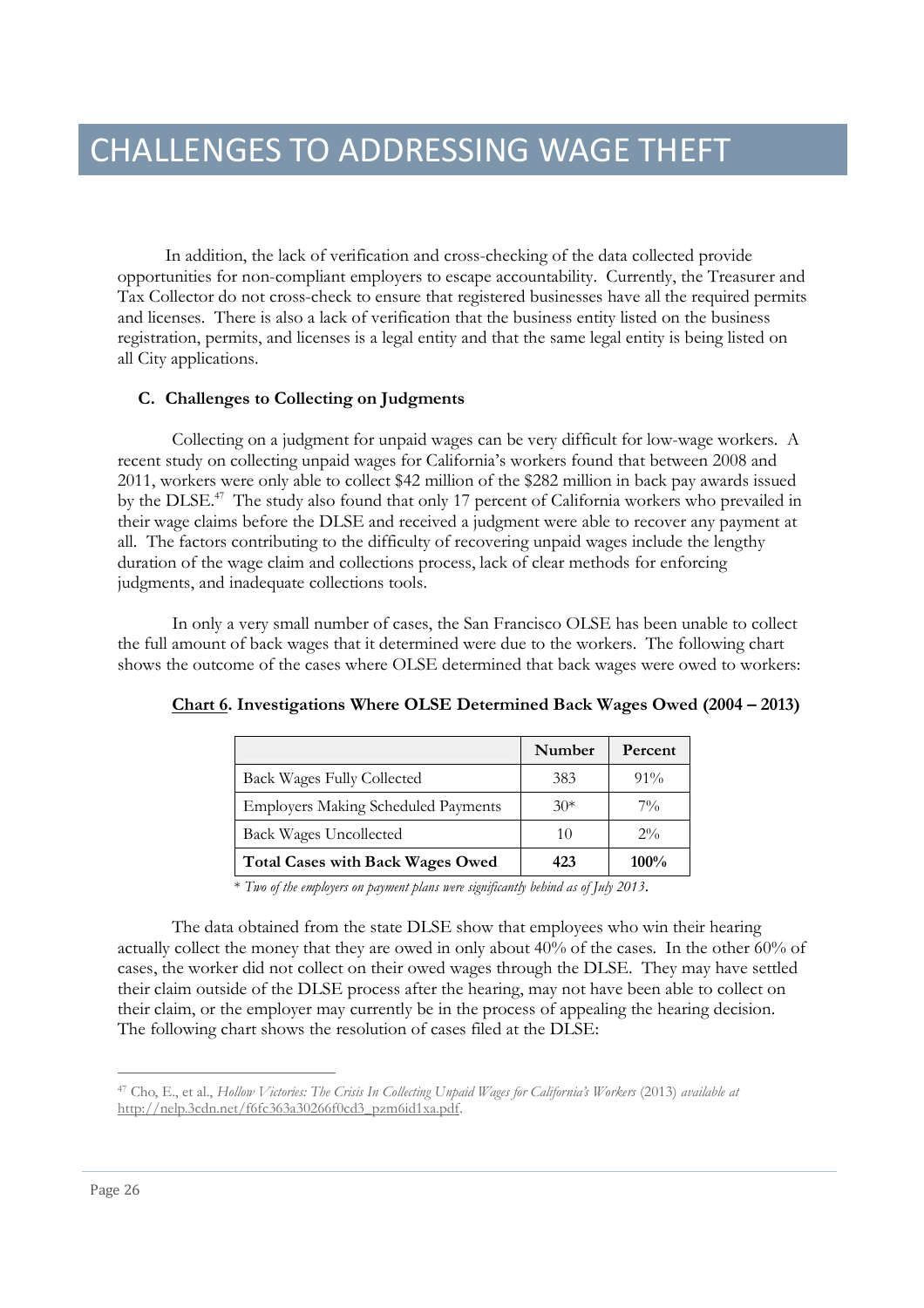|                                                | Number | Amount          |
|------------------------------------------------|--------|-----------------|
| Wages Claimed by Workers <sup>48</sup>         | 5,294  | \$71,570,621    |
| Worker Collected Wages via Settlement          | 1,712  | \$6,945,152.81  |
| Worker Awarded Back Wages                      | 869    | \$12,303,534.67 |
| Worker Collected Back Wages Awarded at Hearing | 332    | \$2,493,519.51  |
| Total Wages Awarded & Not Collected            | 537    | \$9,810,015.16  |
| <b>Total Wages Collected</b>                   | 2.044  | \$9,438,672.32  |

**Chart 7. Resolution of Cases at the DLSE (2010 - 2013)**

#### **D. The Vulnerability of Wage Theft Victims**

Another significant challenge to addressing wage theft is the vulnerable state of worker victims. Many wage theft victims are immigrants and many of these immigrants are undocumented. In fact, almost one in every ten workers in California is undocumented.<sup>49</sup> For a variety of reasons, undocumented workers are more likely to experience wage theft.<sup>50</sup> Because undocumented workers do not have the legal right to work in the United States, their work situation is inherently vulnerable. Many undocumented immigrants fear that if they complain at all, they will be fired and unable to obtain another job. Furthermore, given the widespread nature of wage theft in the industries where immigrant workers predominate, finding another job does not often equate with improved conditions. While retaliation is serious for any worker, an employer's threat to alert immigration or local law enforcement about an undocumented immigrant worker's status carries added force. For all these reasons, undocumented workers often fear reporting wage theft.

Employer retaliation against a worker that reports wage theft is commonplace for immigrant workers and native-born workers alike. A national study of low-wage workers found that 43 percent of those who made complaints or attempted to organize a union experienced retaliation by their employer or supervisor.<sup>51</sup> Fear of job loss is especially acute during economic recessions where high unemployment rates make finding a new job difficult. Immigration status, economic recession, employer retaliation coupled with ineffective enforcement are all factors making it less likely that workers are willing to come forward on their own initiative to report violations of employment laws.

<sup>48</sup> This is an estimate, based on a sample of the data.

<sup>49</sup> Jeffrey Passel and D'Vera Cohn, *Unauthorized Immigrant Population: National and State Trends*, (2010) available at http://www.pewhispanic.org/2011/02/01/unauthorized-immigrant-population-brnational-and-state-trends-2010/. <sup>50</sup> Milkman, R., et al., *Wage Theft and Workplace Violations in Los Angeles*, (2010) *available at*

http://www.ruthmilkman.info/rm/Policy\_Reports\_files/LAwagetheft.pdf.

<sup>51</sup> Bernhardt, et al., *Broken Laws, Unprotected Workers*, *supra*, note 14.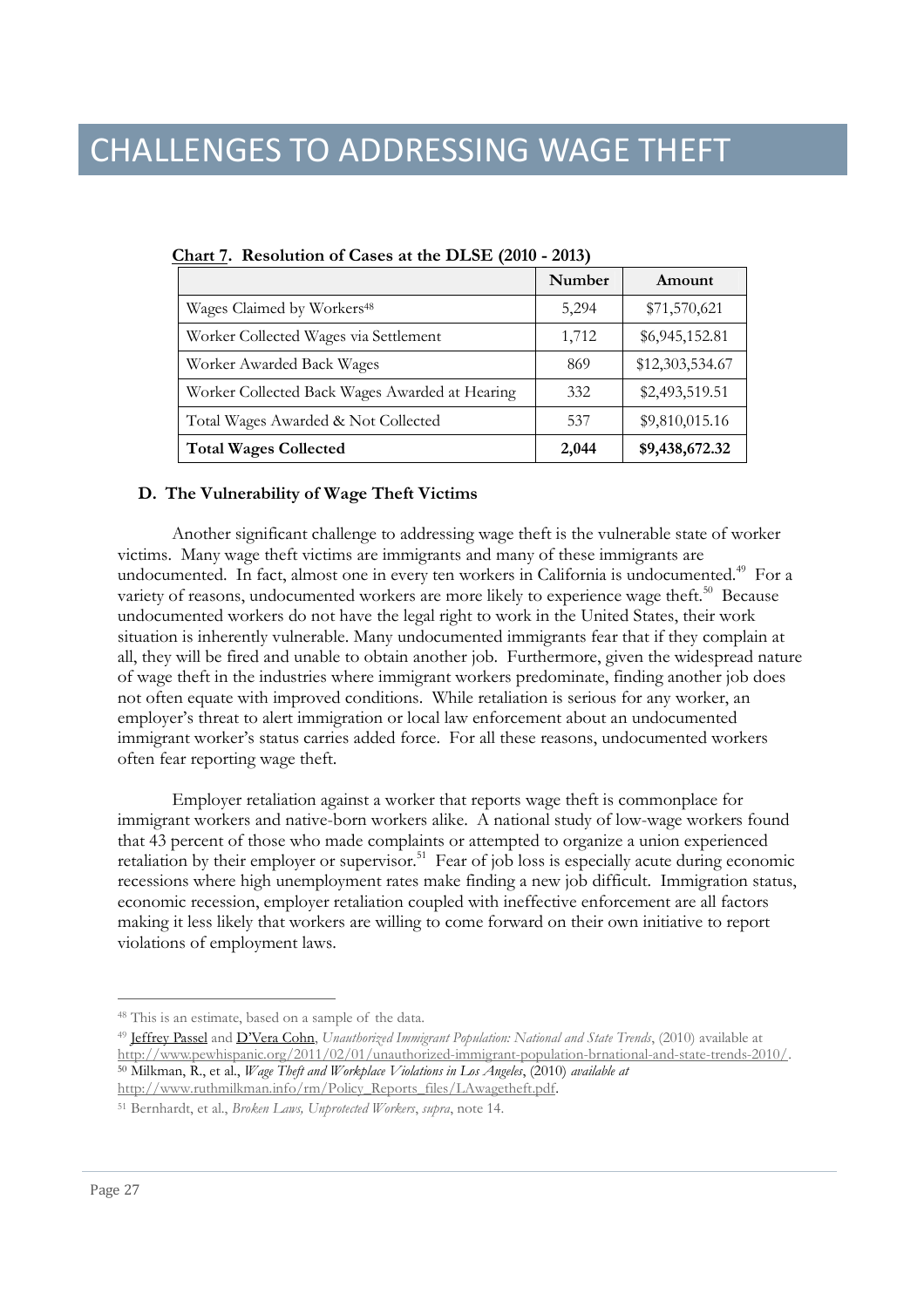### FINDINGS

### V. Findings

After consideration of the materials presented to the Task Force, and deliberations among city agencies and community members, the Task Force makes the following findings:

- (1) The City and County of San Francisco lacks a comprehensive strategy and has not committed sufficient resources to address wage theft.
- (2) The general public lacks awareness of the problem of wage theft.
- (3) Workers do not know about their employment rights, do not believe that there are solutions, and are afraid of the consequences of speaking up (e.g. retaliation).
- (4) Agencies do not have enough resources for effective enforcement, and lack efficient data sharing and coordination between agencies.
- (5) Employers engage in wage theft because they operate in industries where there is a culture of noncompliance, they lack knowledge of their responsibilities, because they have engaged in a cost/benefit analysis that weighs in favor of violation, and/or because they lack the skills or resources to comply with employment laws.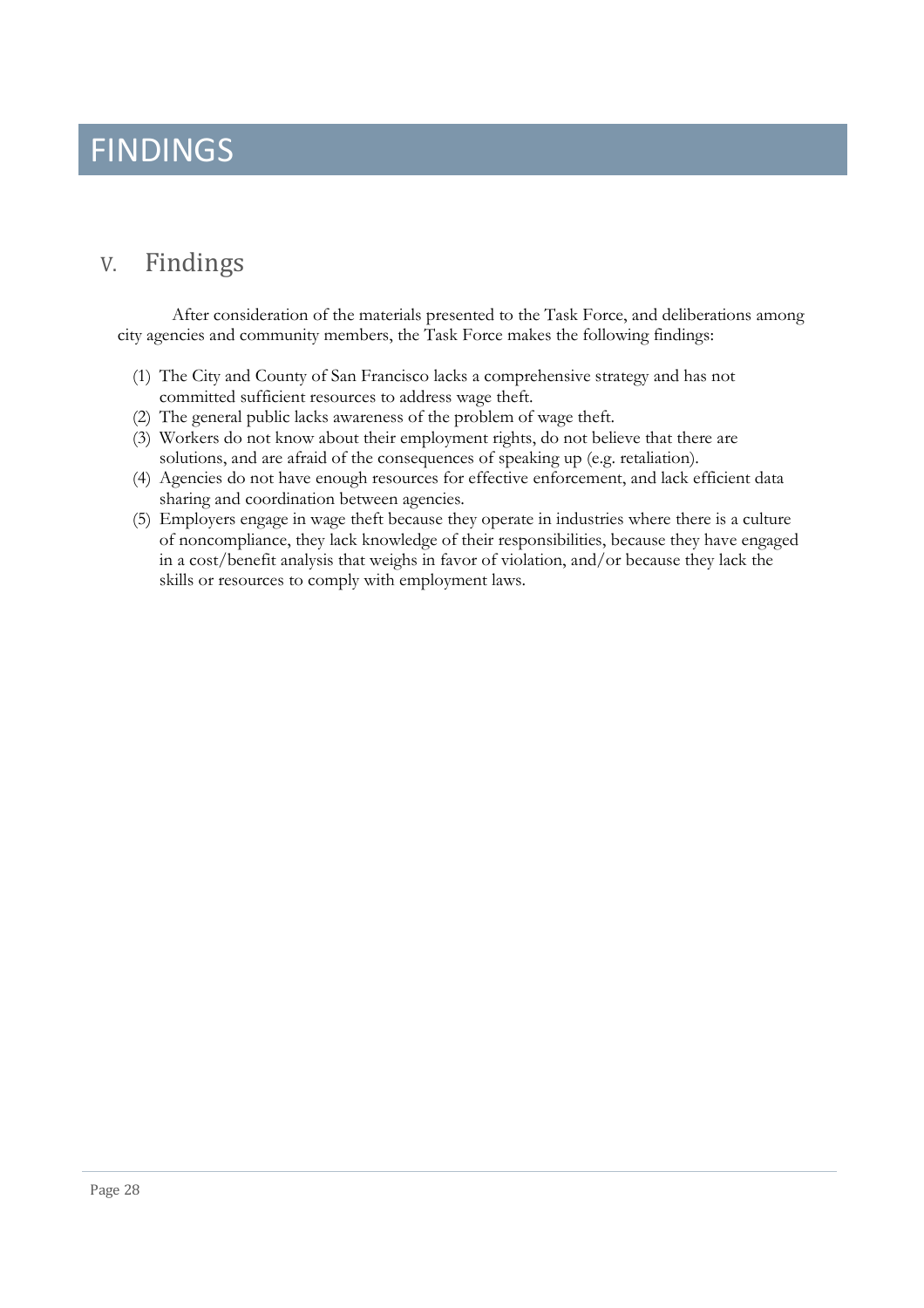### VI. Recommendations

#### **A. General Recommendation Involving Multiple City Departments**

The City of San Francisco needs a comprehensive strategy that prioritizes adequate funding for wage theft enforcement and maximizes collaboration between agencies to leverage existing resources, power and opportunities. The following is a list of recommendations for how multiple City Departments can work in a coordinated fashion to impact the prevalence of wage theft in San Francisco.

#### 1. Ongoing Collaboration

- Enact a permanent Wage Theft Working Group where departmental staff meet on a regular basis to share work on wage theft as well as strategize about how to hold recalcitrant employers responsible including discussing whether cases should be handled administratively, civilly or criminally. The Working Group should incorporate community-based organizations in ongoing collaboration.
- The City should continue to fund community-based organizations through the OLSE to conduct outreach, education, investigation, and assist workers in filing wage theft related complaints with the City.

#### 2. Coordinated Data-Tracking System

- Track all interactions that a business has with any City department using the business registration number. Departments should all verify that the business entity listed on permits and licenses is a legal entity and that the same legal entity is listed on all interactions with the City.
- Implement a system for flagging those businesses that are "wage theft violators" that is, employers who have been found in violation of local, state and/or federal labor and employment laws within the last three years.
- Enlist the Department of Technology to create a system (or modify existing systems) to implement coordinated data sharing between all departments to allow for efficient access to information about San Francisco employers and their dealings with the City.
- 3. Use Incentives to Discourage Wage Theft
	- Screen all businesses receiving a City benefit or recognition to ensure that wage theft violators are not eligible.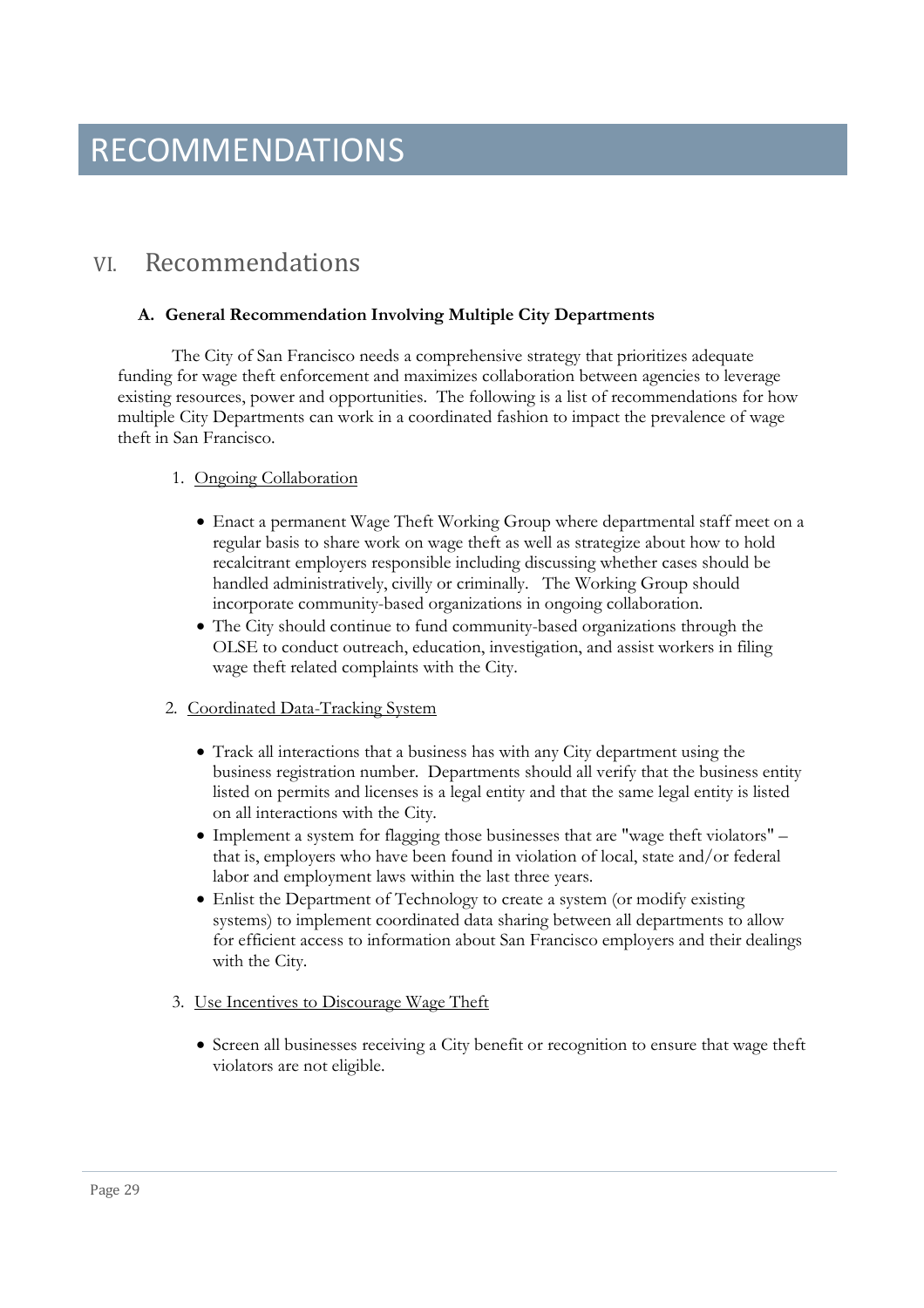#### 4. Enhancing Departments Ability to Enforce Wage Theft

 The Board of Supervisors should pass an ordinance authorizing all departments that issue permits to San Francisco businesses to suspend or revoke those permits issued to wage theft violators.

#### 5. Public Awareness Campaign

- Use all opportunities to publicize a "Campaign to End Wage Theft." For example, the OLSE, the City Attorney, and District Attorney's offices should publicize victories against employers who engage in wage theft. Departments should use their websites and newsletters to discuss their efforts to address wage theft.
- Use opportunities to create public awareness of and enhance public recognition of responsible employers.
- Each City department should identify points of contact with workers, and especially lower wage workers, within its routine business where it can provide know your rights information to workers.

#### **B. Office of Labor Standards Enforcement**

- Increase the OLSE staffing to implement new wage theft prevention strategies:
	- o Deputy Director: This position was removed from the OLSE's budget in a prior mid-year cut. The position would enhance the OLSE's capacity to implement a comprehensive, city-wide strategy to combat wage theft, including the recommendations of the Task Force.
	- o Minimum Wage Compliance Officer: An additional position on the Minimum Wage Ordinance team would allow the OLSE to investigate additional complaints referred by the expanded community outreach collaborative and monitor the ongoing compliance of past Minimum Wage Ordinance violators.
	- o Prevailing Wage Compliance Officer: An additional prevailing wage compliance officer would allow the OLSE to do more on-site interviews that are the most effective way to identify egregious violations.
	- o Clerical support: A second clerical position is needed to provide administrative support to 15 investigators and coordinate disbursement of back wages to workers.
- Fill the vacant Health Care Security Ordinance compliance officer position at the OLSE.
- Work with a database consultant to develop new case management system designed to streamline the investigative process and enhance the OLSE's capacity to analyze and report case data.
- Issue press releases to highlight the problem of wage theft and victories combating wage theft.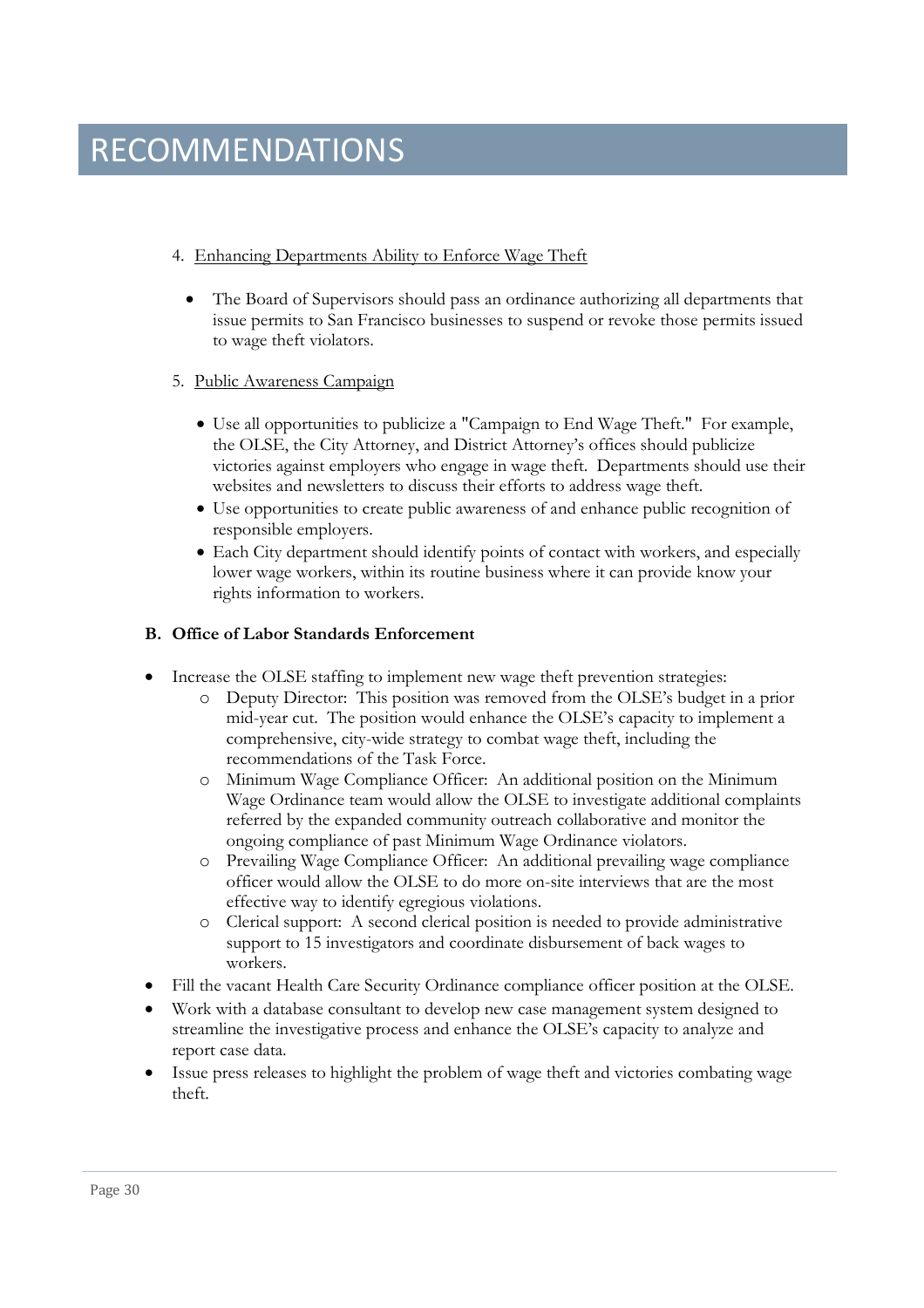- Post a list of wage theft violators on the OLSE website.
- Follow-up with wage theft violators to monitor ongoing compliance with labor laws.
- Explore collaboration with the state's Labor Enforcement Task Force to address wage theft in the underground economy.

#### **C. City Attorney**

 Continue to work collaboratively with the OLSE, other City departments and outside entities, with the goal of pursuing affirmative cases consistent with the recommendations in the Task Force report.

#### **D. District Attorney**

- Improve lines of communication between the District Attorney's Office and the OLSE, Police Department, City Attorney, other City departments and outside entities to ensure that wage theft cases are referred to the District Attorney for criminal and/or civil prosecution.
- Create a multi-lingual wage theft hotline in the District Attorney's Office and reference the number in the District Attorney's newsletter to encourage victims of wage theft to file a complaint.
- Prosecute criminal and/or civil enforcement actions in egregious cases, including those involving repeat violators, multiple victims, and cases in which the wage theft violations are accompanied by violations of other statutes (e.g., threats to workers, workers compensation violations, unlicensed contractors, etc.).
- Continue its ongoing collaboration with OLSE and the state Bureau of Field Enforcement (part of the California Division of Labor Standards Enforcement) on issues related to workers compensation fraud.
- Investigate the possibility of hiring an assistant district attorney and a district attorney investigator dedicated to the investigation and prosecution of criminal and civil wage theft enforcement actions.

#### **E. Department of Public Health**

- Identify points within the Department of Public Health's routine operation where wage theft educational materials can be provided and issues related to wage theft enforcement can be addressed. For example, staff implementing the Women, Infants, and Children (WIC) program can provide a brochure to its clients about minimum wage in San Francisco that includes where to go for assistance.
- Establish regulations delineating that wage theft is a public health issue and that the Department of Public Health: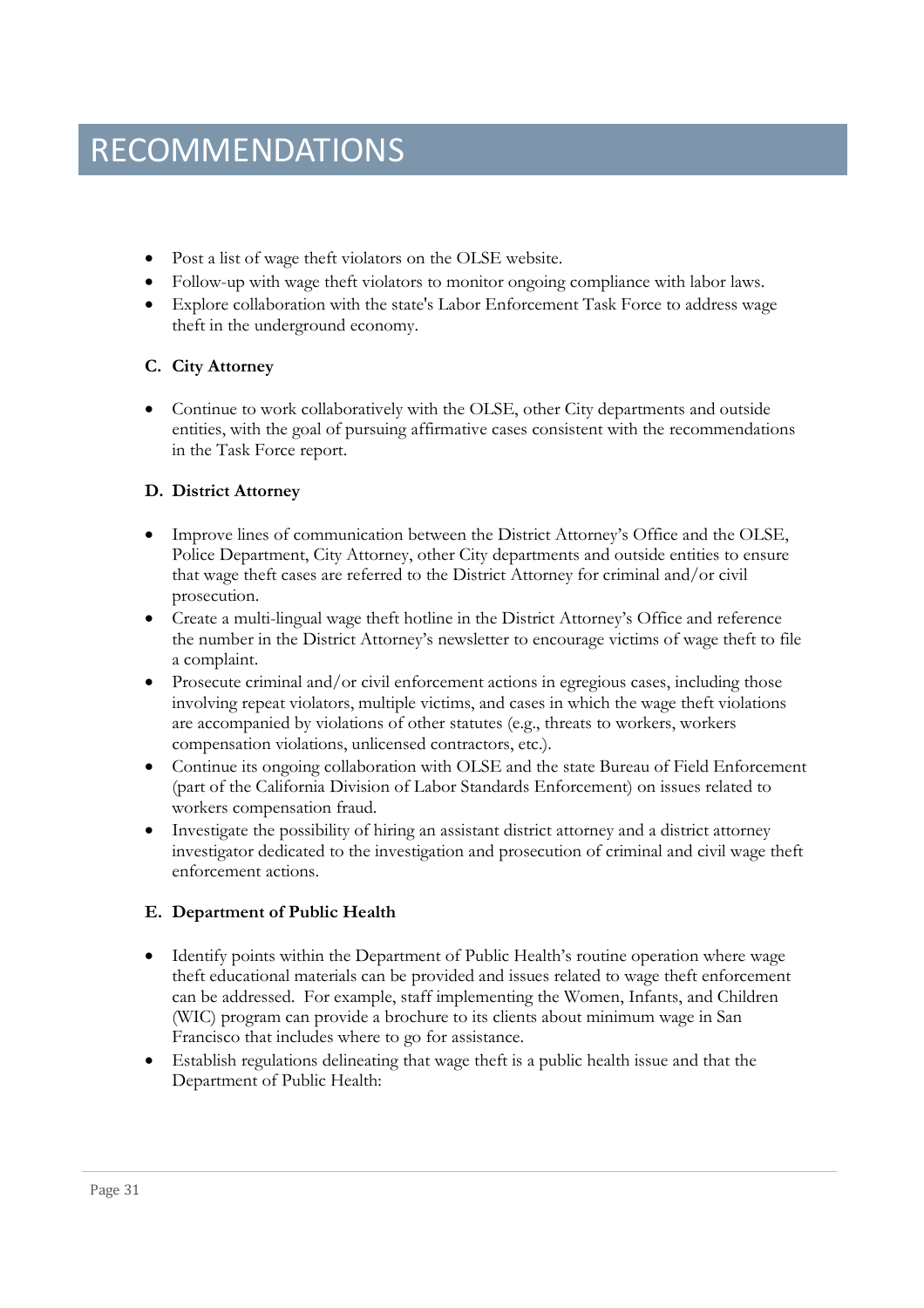### RECOMMENDATIONS

- (a) Requires all permit holders to comply with applicable federal, state and local labor and employment laws;
- (b) Has the authority to suspend or revoke health permits based upon findings of noncompliance from decisions made by federal, state, and local labor law regulatory agencies (e.g. the California Department of Labor Standards Enforcement or the San Francisco Office of Labor Standards Enforcement); and
- (c) Has the policy of acting to suspend or revoke health permits in such cases unless employers come into compliance with the applicable laws.
- Continue to promote responsible employers through recognition programs like the Restaurant Appreciation Month, which integrates labor standards into the selection criteria.
- Align permit holder information with the business registration information to increase the probability of accountability of non-compliance by both the Department of Public Health and the Treasurer and Tax Collector's Office.

#### **F. Office of Small Business**

- Include educational materials about employer's responsibilities towards workers in its online business portal.
- Ensure that all businesses seeking assistance from the Office are registered with the City and have a current, valid business license.
- Engage in continuous "touches" with businesses as they grow (e.g. from sole proprietorship into hiring employees). Provide information and/or resources that are specific to the stage of that business.

#### **G. Office of the Treasurer and Tax Collector**

- Continue to ensure that all businesses in San Francisco are registered with the City as well as help facilitate the use of the business registration number in any data gathering system of other departments.
- Investigate and implement a manner for placing a "red flag" on the business registration of wage theft violators.
- Ensure, to the extent permissible under law, tax credits or tax exclusions are not granted to those businesses that are wage theft violators.
- Expand information provided by the Office of Financial Empowerment to include information about San Francisco employment laws.
- Advise workers who receive large settlement as a result of a wage theft case about how to responsibly handle and manage the money through the Office of Financial Empowerment.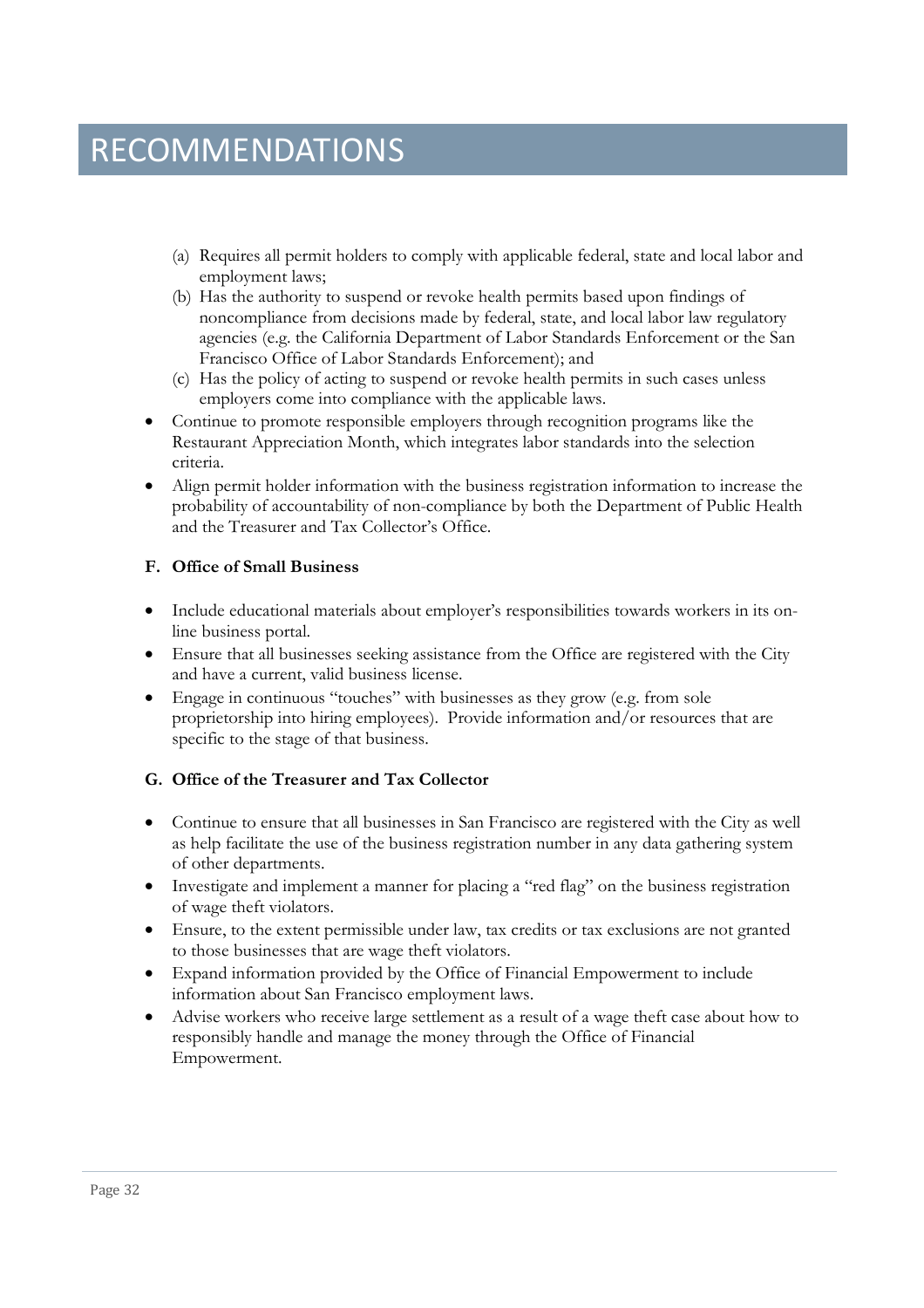### **RECOMMENDATIONS**

#### **H. Police Department**

- Partner with OLSE on particularly difficult investigations. For example, have uniformed police officers accompany OLSE investigators on employer visits.
- Engage in ongoing collaboration with OLSE, probably through the special victims unit.
- Implement training and education programs with police officers about identifying wage theft, especially when responding to workplace disputes, and certifying U Visas for wage theft victims:
	- o Invite nonprofit community based organizations to educate police officers at lineup.
	- o Promulgate police bulletin.
	- o Incorporate issues of criminal "theft of service" in police academy curriculums.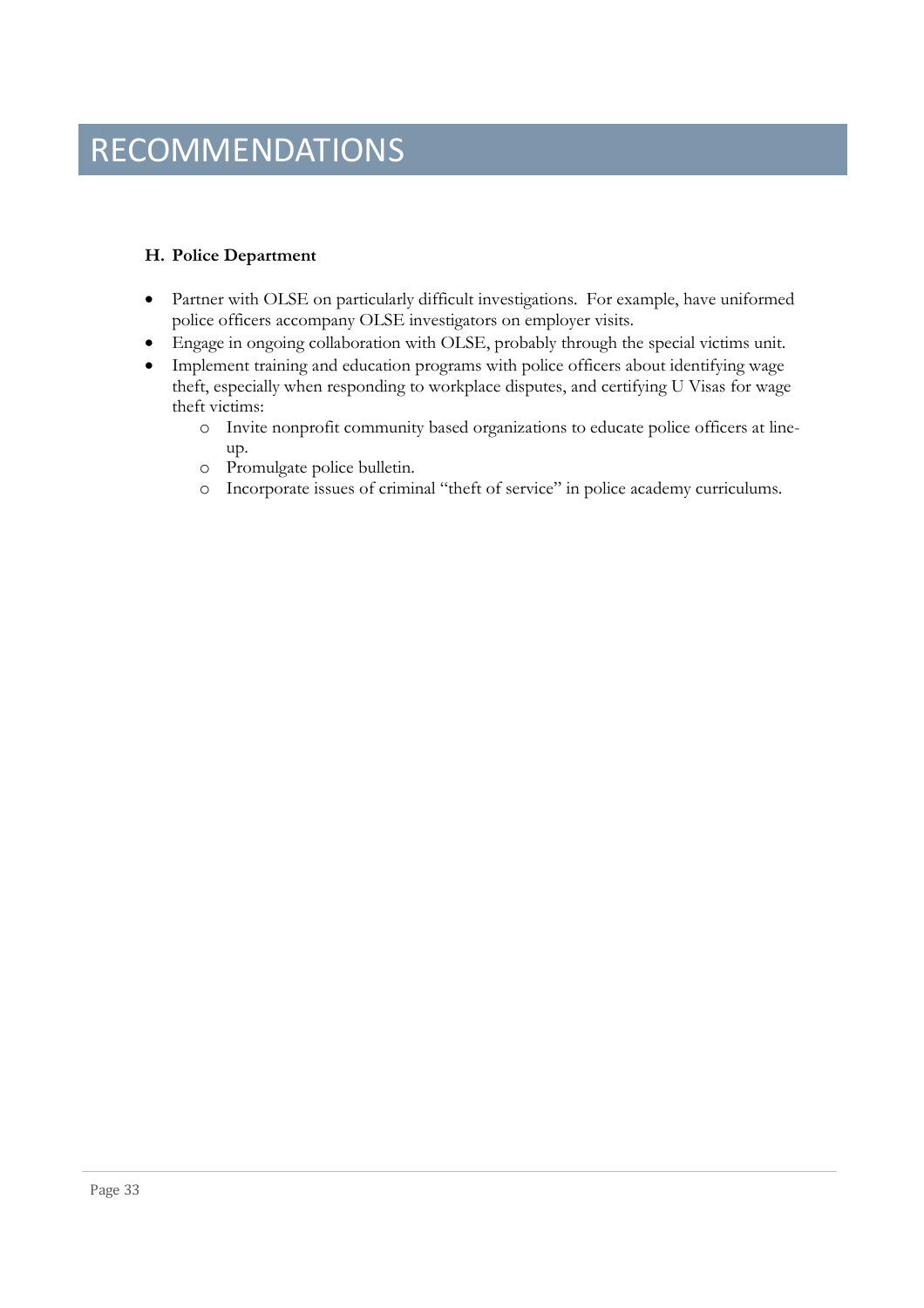### **CONCLUSION**

### VII. Conclusion

Wage theft is pernicious, and causes specific harm to workers, responsible businesses, and local economies. Wage theft is widespread and is not limited to any specific industry or sector of the workforce. While the prevalence and character of wage theft can be daunting, San Francisco is well equipped to tackle the problem.

The San Francisco Office of Labor Standards Enforcement is a tremendous asset. It is rare for a local government to have an enforcement agency with the infrastructure allowing individuals to file wage theft complaints. While San Francisco is fortunate to have the OLSE, the City could better utilize the agency to impact wage theft. Workers are often intimidated to come forward and make complaints about their employer for fear of losing their job, other forms of retaliation, or because they do not believe their complaint will bear fruit. With increased resources, OLSE would be able to institute proactive enforcement or other new strategies targeted at specific industries where workers fear coming forward. With additional staff, OLSE could also collaborate with other City departments and state enforcement agencies in order to target problem businesses as well as implement smart enforcement strategies.

In addition to greater resources for OLSE, the Task Force believes other City departments could contribute more to prevent and address wage theft. On the front end, City departments like the Department of Public Health, Treasurers and Tax Collectors Office, Office of Small Business and the Police Department can take advantage of their regular interaction with low-wage workers and/or employers to educate them about their rights and responsibilities. On the back end, the City Attorney and District Attorney could file more wage theft cases. Furthermore, all City agencies that issue permits to San Francisco businesses should have the power to revoke permits if the business commits wage theft.

Finally, the City should better coordinate its work to address wage theft. The OLSE should have the resources to staff a permanent Wage Theft Task Force. Departments that collect data on San Francisco businesses should be able to share that information in a streamlined fashion. Businesses that commit wage theft should not be allowed to benefit from any City recognition program or tax incentive.

San Francisco is addressing wage theft. However, given the extent of the problem and the impact on the community, the City can and should do more by prioritizing additional staff for OLSE as well as better coordinating the work of different departments.